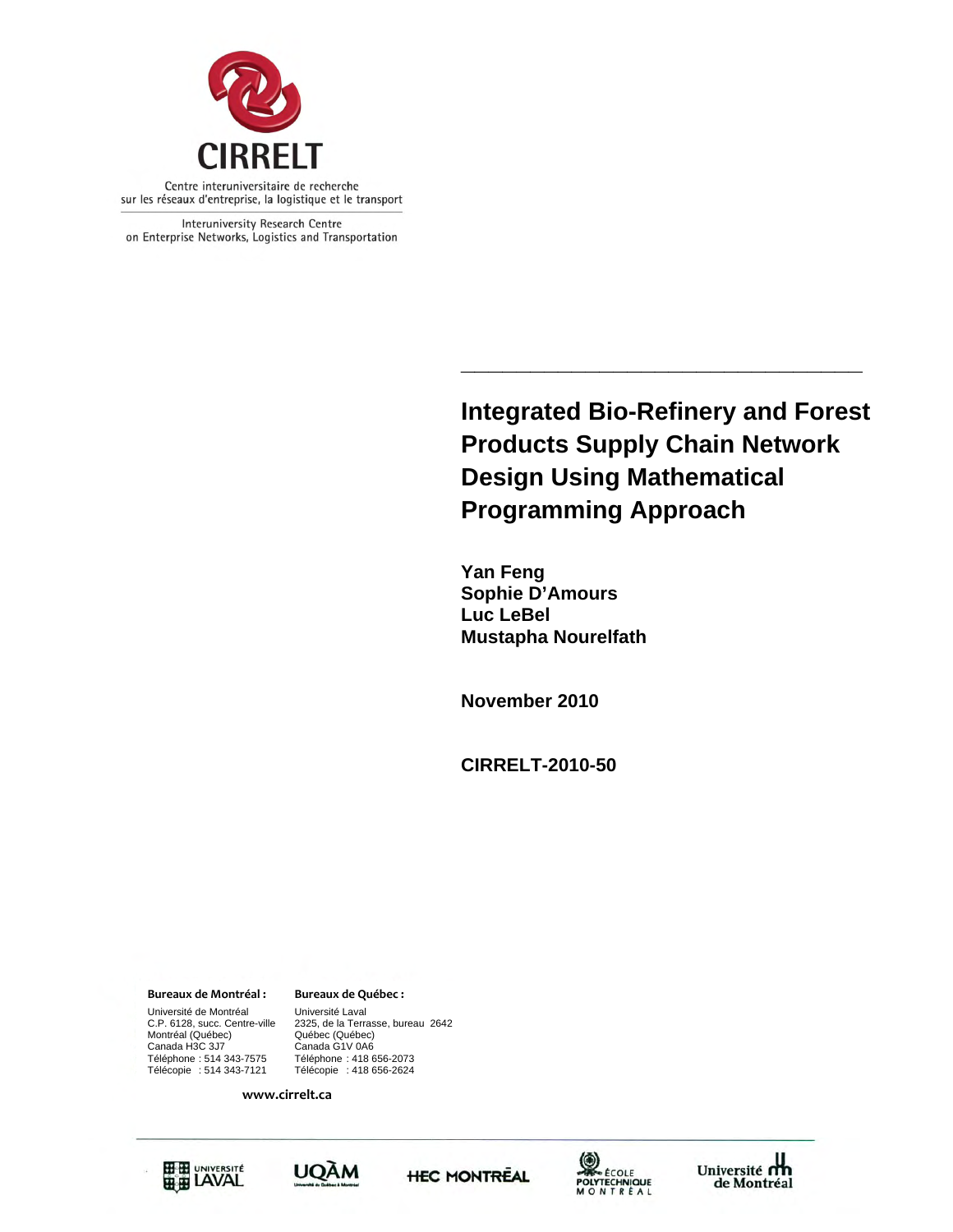# **Integrated Bio-Refinery and Forest Products Supply Chain Network Design Using Mathematical Programming Approach**

Yan Feng<sup>1,2,\*</sup>, Sophie D'Amours<sup>1,2</sup>, Luc LeBel<sup>1,3</sup>, Mustapha Nourelfath<sup>1,2</sup>

- 1 Interuniversity Research Centre on Enterprise Networks, Logistics and Transportation (CIRRELT)
- 2 Département de génie mécanique, Université Laval, Pavillon Adrien-Pouliot, 1065, avenue de la médecine, Québec, Canada G1V 0A6
- 3 Département des sciences du bois et de la forêt, Pavillon Abitibi-Price, 2405, rue de la Terrasse, Université Laval, Québec, G1V 0A6

**Abstract***.* This study presents a mathematical programming approach to design an integrated bio-refinery and forest product supply chain network. In the text, the basic concepts of supply chain, supply chain management, and supply chain design are introduced. The mathematical programming and its applications on various supply chain design problems are reviewed. Earlier works in the supply chain design problems have focused on the supply chains serving the primary product flows. The flows of energies, fuels, as well as the process biomass residues are generally ignored. Since forest and process biomass residues play a significant role in the bio-energy and bio-refining operations, which could subsequently reduce the non-renewable energy and fuel consumptions, these flows must be considered in the design of the bio-refinery supply chain. In this study, we present a mixed integer programming model for the integrated biorefinery and forest product supply chain. A general market-driven supply chain network structure is proposed allowing the optimal investment decisions to be made in choosing the right facilities, technologies, capacities, and their locations, that strategically maximize the supply chain value. In the model development, the biomass and energy supply decisions are also considered as decision variables. The model is validated using an experimental case.

**Keywords**. Supply chain management, supply chain design, optimization, integration, biorefinery, forest products.

**Acknowledgements.** The authors would like to acknowledge the financial support provided by the Forest E-business Research Consortium (FOR@C), and would like to thank Mr Roger Boileau, Jovani Jacques, Sébastien Lemieux, Marc Paré, Alain Perron, and Pierre Vézina for providing industrial advises and data.

Results and views expressed in this publication are the sole responsibility of the authors and do not necessarily reflect those of CIRRELT.

Les résultats et opinions contenus dans cette publication ne reflètent pas nécessairement la position du CIRRELT et n'engagent pas sa responsabilité.

**\_\_\_\_\_\_\_\_\_\_\_\_\_\_\_\_\_\_\_\_\_\_\_\_\_\_\_\_\_**

Dépôt légal – Bibliothèque et Archives nationales du Québec, Bibliothèque et Archives Canada, 2010

© Copyright Feng, D'Amours, LeBel, Nourelfath and CIRRELT, 2010

<sup>\*</sup> Corresponding author: Yan.Feng@cirrelt.ca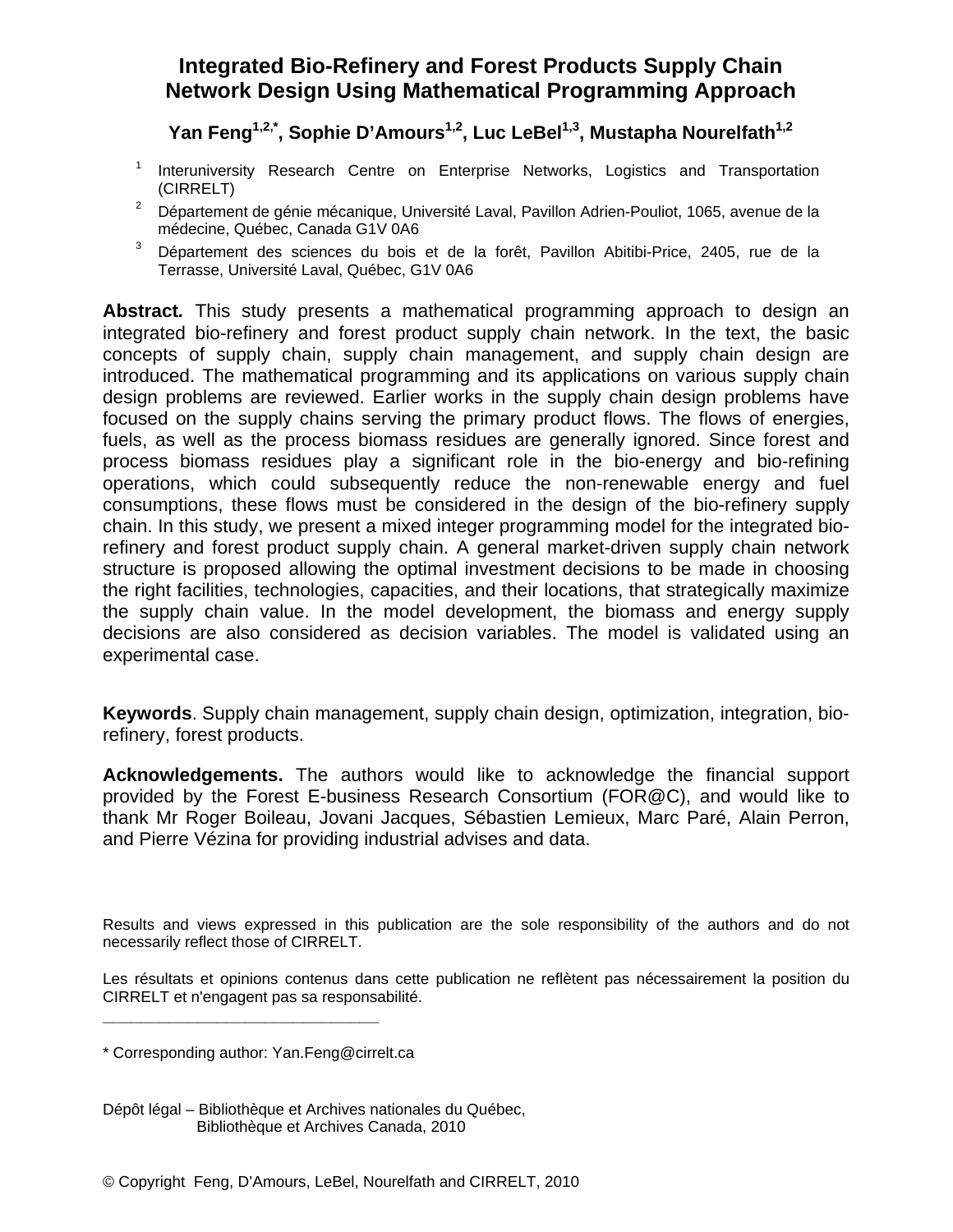### **1. Introduction**

Driven by the energy crisis, soaring oil prices, environmental concerns caused by green house gas emissions, bioenergy and bio-technology have experienced significant advancements over the last few years to convert biomass into value-added products such as energy (heat and power), bio-fuels (pellet, bio-ethanol, and bio-diesel), and chemical products. As various bio-technologies emerge, the concept of bio-refinery is developed. Based on the concept of petroleum refinery, bio-refinery can be defined as a facility that integrates biomass conversion processes and equipments to produce power, heat, fuels, and value-added chemical products from biomass (National Renewable Energy Laboratory 2009). By converting various components of the biomass and their intermediates to produce multiple value added product mix, bio-refining technology can potentially generate values from the traditional biomass residues, reduce non-renewable fossil fuel consumptions, reduce energy costs, and greenhouse gas emissions.

In recent years, many individual enabling technologies have been developed to support the bio-energy and biorefining process, including pelletization, combustion, co-combustion, gasification, pyrolysis, digestion, and fermentation (Frombo et al. 2009). All these technologies can be broadly classified into three conversion platforms: mechanical, thermo-chemical, and bio-chemical. Previous works have investigated different converting platforms and technologies to effectively and efficiently convert bio-mass to various bio-products. As organizations eager to set strategies and make investment decisions in this emerging business direction, they are facing many challenging decisions to find the best investment strategy that will maximize the net profit of the organizations. Biomass can be derived from several sources, among which forest biomass will play a significant role in the bio-refining industry. Consequently, the impact of bio-refinery development on the existing forest product industry must be examined. It is therefore desirable to design a sustainable supply chain from biomass supply through various manufacturing transformation processes and distribution networks to deliver the products to the market that strategically maximize the supply chain value.

In this Chapter, the potential opportunities of integrating bio-refinery with forest product manufacturing systems will be investigated to optimize the biomass flows and utilizations. We will present a mathematical programming model for the integrated bio-refinery and forest product (IBRF) supply chain network design. The emphasis is to demonstrate how the optimization modeling techniques can be applied in the design of this integrated supply chain and how the solutions can be used to help the organizations in their investment decisions. Specifically, we will address the following strategic questions:

- *i. Should woody biomass and process residues be used for bio-products or forest products manufacturing, what are the best trade-offs and optimal mix, and which demand market should one serve?*
- *ii. What manufacturing facilities (e.g. power, pellet, biochemical/thermochemical plant) and how many of them should an organization use to satisfy its target market demand, and where should they be located?*
- *iii. Should different manufacturing facilities be built separately or partially/fully integrated?*
- *iv. Should these manufacturing facilities be built at green field or at an existing mill site to integrate with the existing manufacturing activities, such as pulp and paper mill, sawmill or wood composite mill to produce a new product mix using mill residues without additional transportation cost?*
- *v. What technologies and at what capacities should be installed?*
- *vi. What products and at what quantity should each manufacturing facilities be capable of producing?*
- *vii. Which raw material sources (or suppliers) to use and what are the raw material allocations?*

This Chapter is organized as follows. In the next Section, the basic concepts of supply chain management and supply chain design are provided. An introduction of the modeling approach for supply chain design is presented in Section 3, followed by literature reviews of the research that has been carried on the various supply chain design problems to date. The bio-refinery supply chain design, model development and numerical illustrations are presented in Section 4, with concluding remarks and future research opportunities being given in Section 5.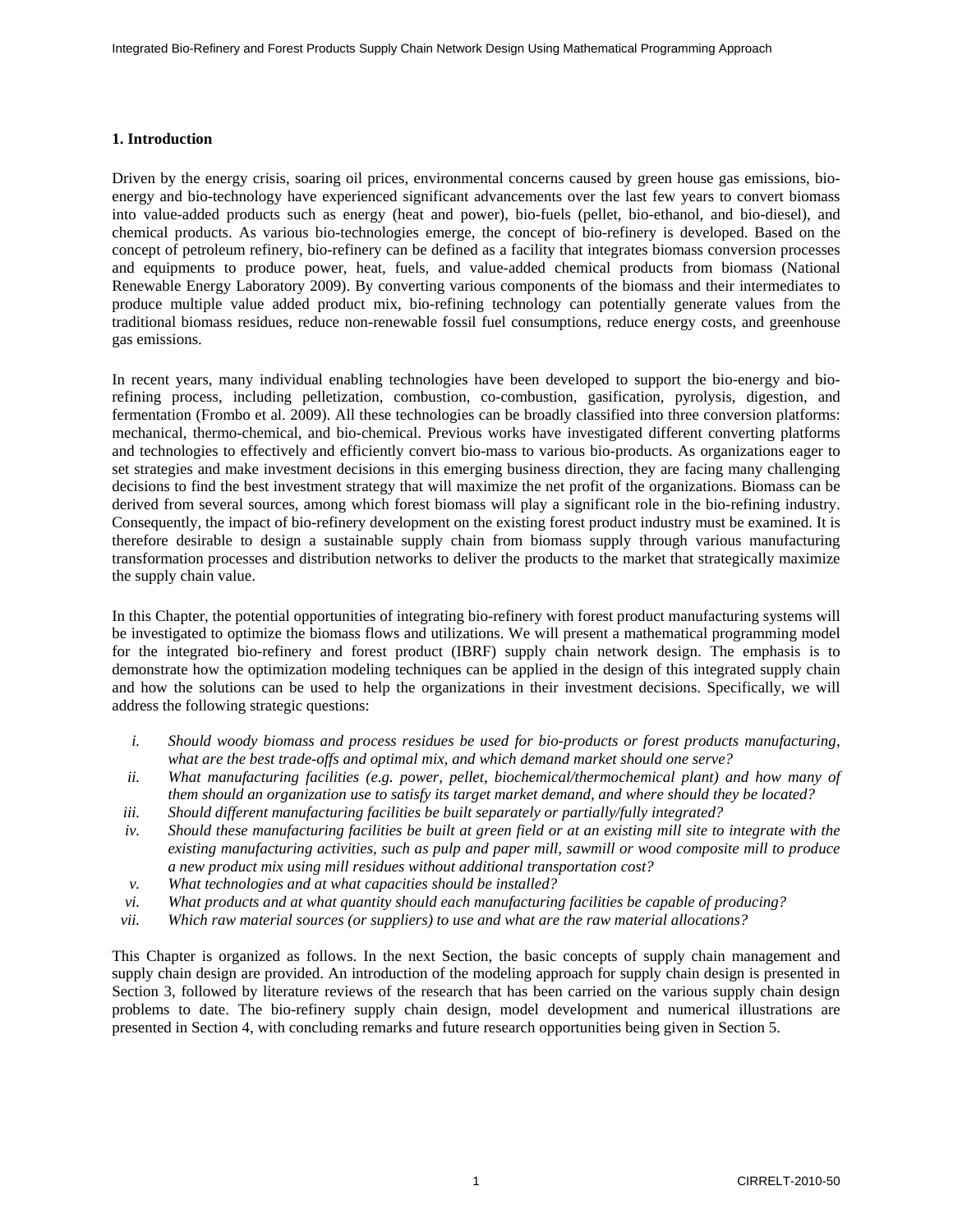### **2 The concept of supply chain management and supply chain design**

#### **2.1 The basics of supply chain**

Supply chain can be broadly classified in four stages: procurement, production, distribution, and sales. Procurement stage describes the activities, functions and relationships at the supply end of the business including the purchasing decisions, transactions, supply capabilities, inbound transportations of primary raw material, parts, components, and services. Suppliers are the organizations who provide goods and services. Production stage describes the activities and functions associated to the manufacturing of goods using the raw materials, parts and/or components. Manufacturer is the organization who performs the production activities. In a supply chain, manufacturer may be regarded as a customer from the supplier point of view and a supplier from its down-stream manufacturer or its customer point of view. Distribution represents the activities and functions related to the product shipments and/or transhipment using different transportation means and intermediate distribution facilities to effectively transport the products from production locations to the customer locations. Distribution centre is a facility that provides temporary storage as well as transhipment services to separate large load into smaller ones or combine smaller loads to a large one to improve transportation efficiencies and reduce costs. Distribution services may be owned by the manufacturer or sub-contracted to the third logistic companies. The manufacturer may have its own transportation services or may use public transportation system or sub-contract to private companies. Lastly but not least, sales stage refers to the general activities, functions and relationships with the customers, to identify and forecast the demand, determine the price as well as promotion strategies, developing contract and collaboration relationships.

In this regard, there exist three different views of supply chain. First of all, there is a single mill intra-organizational supply chain consisting of different functional units linked by the flows of goods, information and finance fulfilling the supply chain functions of procurement, production, distribution and sales. This supply chain represents the simplest linear structural supply chain as shown in figure 1(a) with a single superior organisational level management. Many studies have been carried out addressing the importance and benefits of supply chain management in this supply chain context. The second is the multi-site intra-organizational supply chain. The supply chain is also formed within a single organization however it may have several supplying, manufacturing and distribution sites scattered in different locations with material, information and financial flows between each site forming intra-organizational supply chain network as shown in Figure 1(b). Despite the complexities of the supply chain network, supply chain management and centralized decision making mechanism are still feasible which has been the focus of many researches. The last is the inter-organizational supply chain consisting of several suppliers, manufacturers, warehouses, distributors, and customers belonging to different organizations. These organizations are linked by material, information and financial flows to transform raw material into value added parts, components, and end products for the customers (Stadtler 2002), as shown in Figure 1(c). This large complex supply chain network presents the complete view of multi-organizational general supply chain network and intra-organizational supply chain is only a subsection of this large supply chain. Due to the complexity of the business context, private information, and often conflict interests of different organizations, integrated supply chain management, despite its significant underlying benefits, is difficult to reach and game theory approach is often adopted in order to reach at least Pareto optimal decisions.



(a) Single-site intra-organizational supply chain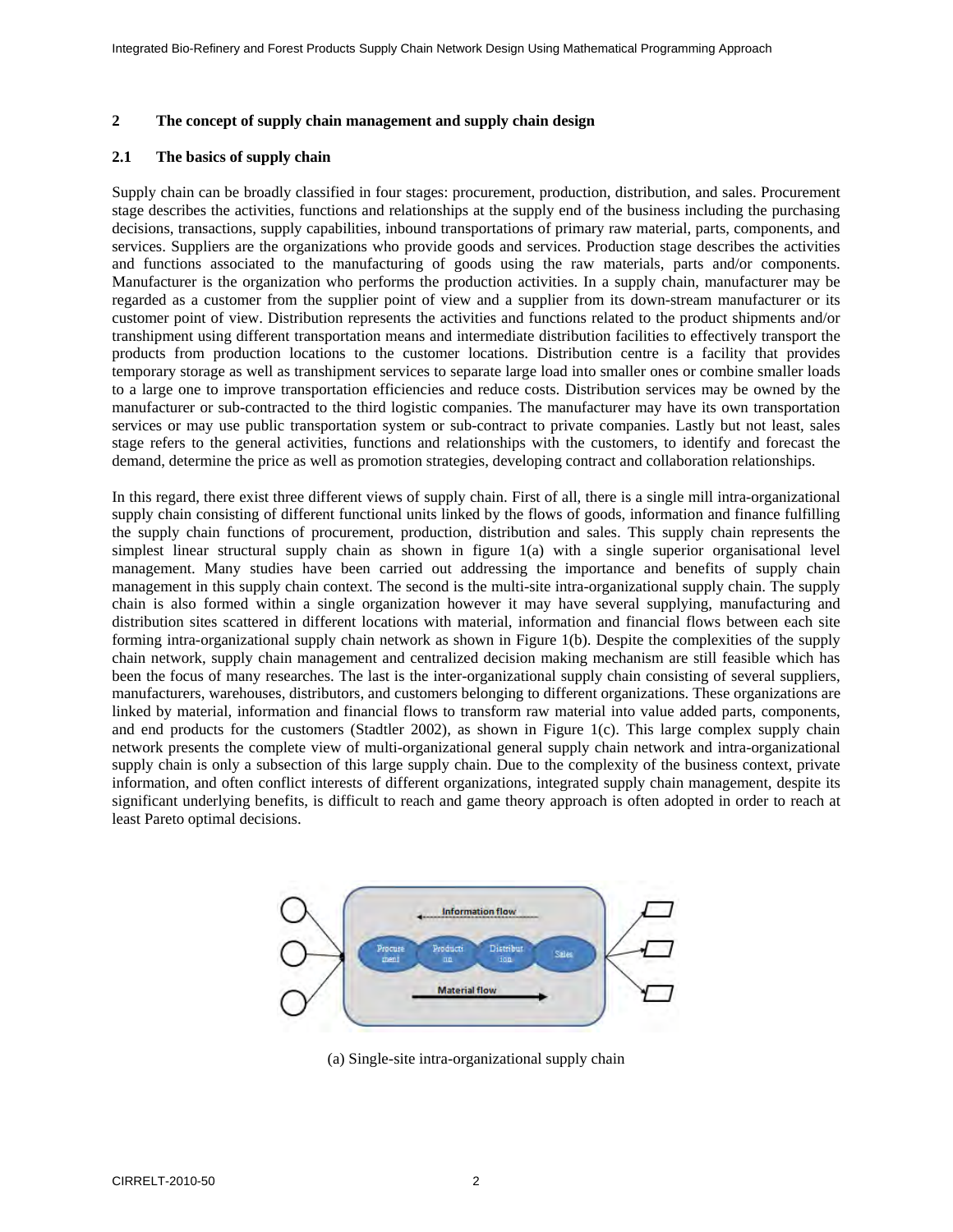

(b) Multi-site intra-organizational supply chain



(c) Inter-organizational supply chain

Figure 1. Supply chain structures

### **2.2 Supply chain management**

Supply chain management (SCM) is the tasks of integrating organizational units along a supply chain, managing, and coordinating the flows of goods, services, information, and finance in order to improve the competitiveness of the organization. The term of SCM was first developed in the 1980s to express the need for integrating the key business processes from the suppliers to end users (Oliver and Webber 1982). The benefits of supply chain management have been well established and documented. Through coordinated and integrated supply chain planning, the supply chain operations may be synchronized, inventories may be reduced, manufacturing efficiencies may be improved, and customer satisfactions may be achieved resulting in cost reductions and high profitability. In an intra-organizational system, since different supplying, manufacturing, and distribution sites and functions are part of one large organization, optimal multi-site capacity allocations and resource utilizations including manufacturing, distribution, inventory, and labour can be reached to timely satisfy the customer demand at the lowest supply chain cost.

### **2.3 Supply chain design**

Supply chain design is also known as strategic supply chain network planning which is a long-term planning typically covering a planning horizon from three to ten years. In strategic supply chain design, organizations set strategies and directions to make right investment decisions for resource acquisitions and allocations to satisfy the defined market requirements. Typical decisions involve the definition of product program and demand market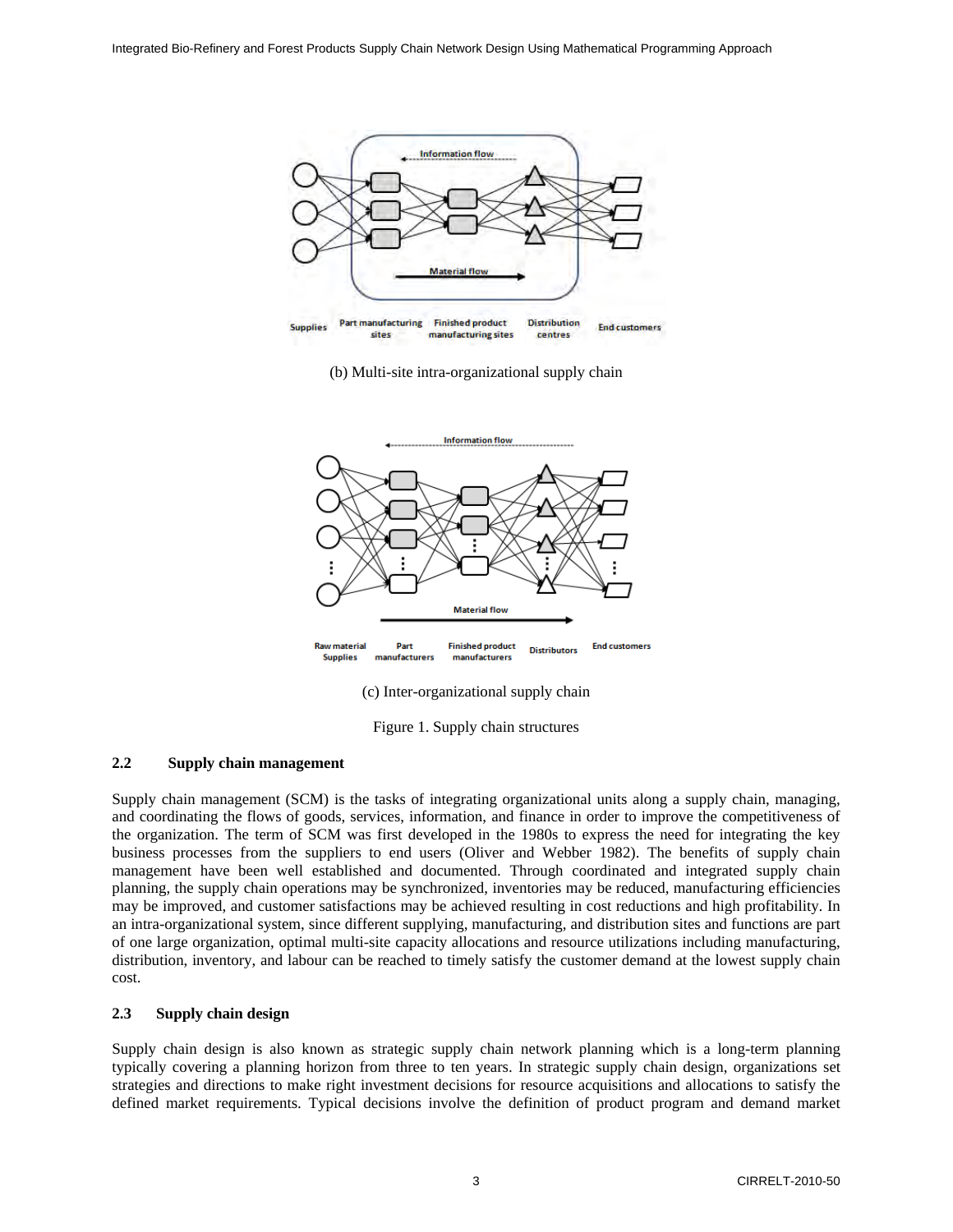locations, the establishment or closure of manufacturing and distribution facilities, and the installation of major production lines. The objectives are most often financially oriented being either profit maximization or cost minimization, subject to customer service and budget constraints (Goetschalckx 2002). The strategic decisions are linked in a hierarchical manner to the tactical and operational planning decisions within the supply chain. One well known framework for illustrating how the decisions are interrelated is the one presented by Fleischmann et al. (2002) as shown in Figure 2. This two-dimensional supply chain framework illustrated the relationship of the different supply chain planning levels and the linkage across the four supply chain stages. In strategic supply chain design, it is particularly important that the investment decisions are made jointly for the manufacturing and distribution facilities taking into account the product demand and market dynamics as well as long term raw material availabilities. It is equally important that the product development and market selection decisions are made taking into consideration the manufacturing and distribution facility configurations, capabilities, costs, and efficiencies. Once the manufacturing and distribution facilities are built, this supply chain configuration will have long-term impact on the supply chain performances and will set constraints for the supply chain operations and their performances.



Figure 2. Supply chain planning matrix (adapted from Fleischmann et al. 2002)

Designing supply chain network is a complex task which requires comprehensive evaluations covering both engineering and financial aspects, that are often company or industry specific. Decision support models have thus been developed to support various supply chain design problems. These models usually involve the use of mathematical programs and dominantly the mixed integer linear programs. In the next section, we introduce the linear and mixed integer linear programming techniques and provide literature studies on how these techniques have been applied in various supply chain network design problems. The development of bio-refinery supply chain model will be presented thereafter.

# **3 Modeling approach in supply chain design**

### **3.1 Introduction to linear and mixed integer programming**

Using linear inequalities to solve problems in order to maximize or minimize a linear objective function subject to linear constraints can be found as early as the 1940s. The early model developed by Dantzig was originally focused on finding rapid solutions for military deployment, training, and logistical supply problems (Martin 1999). In 1947, Dantzig formalized the concept of linear program, as we know it today. In the linear program, a planning problem was formulated with a linear objective function subject to solving a system of linear equations and inequalities. The term program does not refer to a computer program, rather it is a term used by the military to describe the plan or proposed solution to the deployment and logistical problems. The terms of linear programming and linear optimization are used synonymously in many publications. The linear programming problem (*LP*) is generally formulated in the following form:

$$
(LP) \tmin c^T x \t(3.1)
$$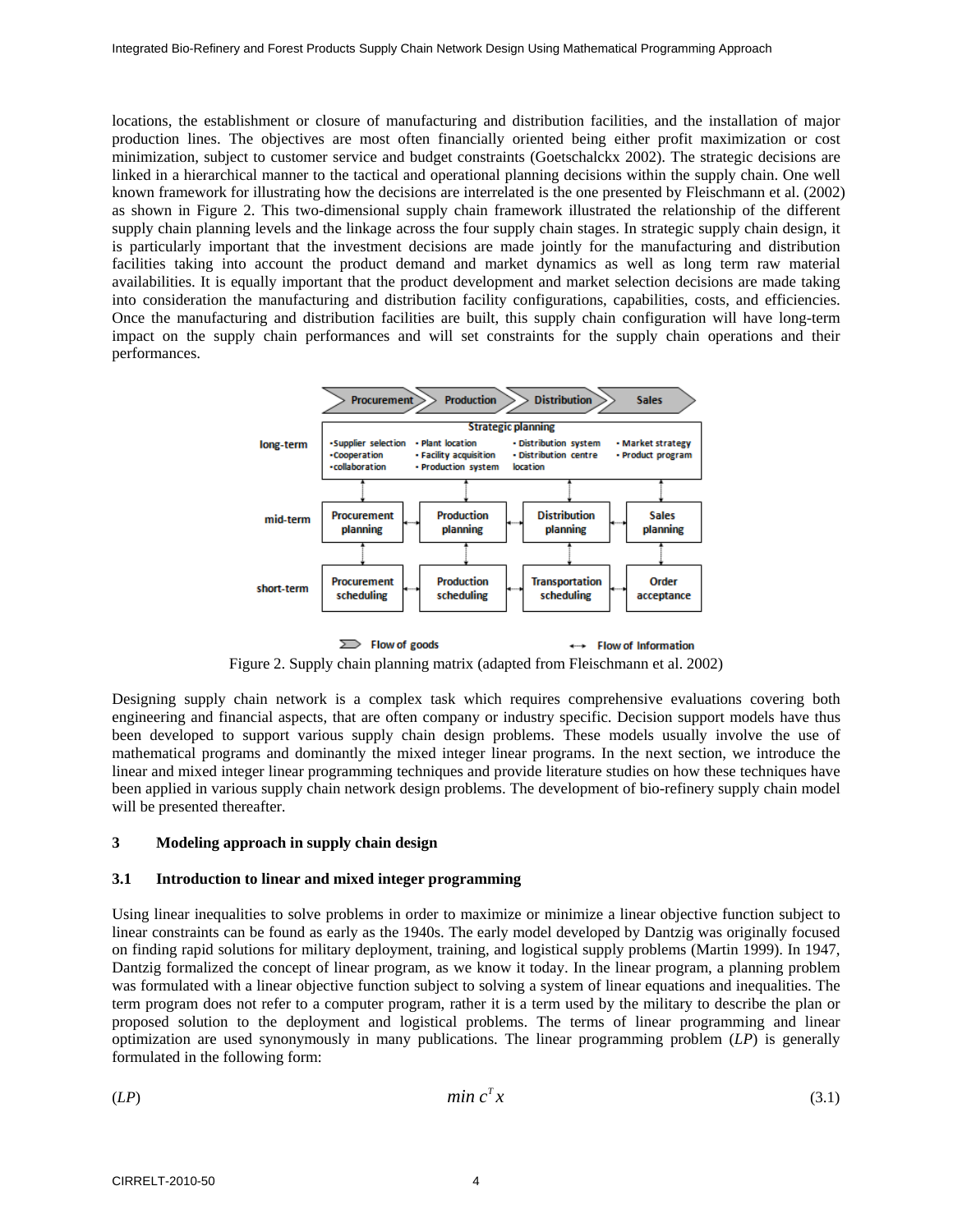Integrated Bio-Refinery and Forest Products Supply Chain Network Design Using Mathematical Programming Approach

$$
s.t. Ax \ge b \tag{3.2}
$$

$$
x \ge 0 \tag{3.3}
$$

where *A* is an *m* x *n* matrix of rational numbers, *c* is an *n* component rational column vector and *b* an *m* component rational column vector. Equation (3.1) is the objective function. This objective function is minimized subject to, abbreviated by s.t. in (3.2), the constraint set (3.2) and the non-negativity constraints (3.3). The unknowns, or variables  $x$  in the problem, are called decision variables. The vector  $b$  in (3.2) is known as the right hand side. The canonical structure (*LP*) is a linear program in standard form.

In *LP,* all decision variables *x* are continuous variables which may take any positive values satisfying the constraints (3.2) and (3.3). In many cases, however, decision variable may involve "yes/no" or "0/1" decisions, such as, installing a facility or not, funding a project or not, etc. and integer variables are therefore required. Using rounding fractional values for these decisions can result in infeasibility or significant profit loss. In this case, some of the variables need to be restricted to integer values. An *LP* where some decision variables are restricted to be integer values is known as mixed integer linear program (*MILP*), or simply mixed integer program. The mixed integer programming (*MIP*) can be formulated as:

(*MIP*)  $\qquad \qquad \text{min } c^T x$  (3.4)

$$
s.t. Ax \ge b \tag{3.5}
$$

$$
x \ge 0 \tag{3.6}
$$

$$
x_i \in Z, i \in I \tag{3.7}
$$

where *Z* is a sub-set of integer values and some decision variables  $x_i$  ( $i \in I$ ) can only take values within this sub-set.

When all of the variables in *MIP* are restricted to be integers, it is an integer linear programming problem, or often called integer programming (*IP*) problem. When all of the integer variables in *IP* are restricted to be binary variables, it is a binary integer programming (*BIP*) problem. Sometimes we use just the term "integer program" to loosely mean a linear program with some or all of the variables required to be integers.

In this Chapter, we focus on *MIP* problems and specifically the strategic supply chain design problems. In the following sections, we review the different supply chain design models developed to date.

### **3.2 Single echelon single period capacitated network design models**

Earlier network design problem has focused on sub-section of single functions of the supply chain, such as manufacturing or distribution facility location-allocation problems. Models for such problems can be found as early as the 1970s. The problems involve the selection of locations of the manufacturing or distribution facilities from finite set of candidate facility locations that are used as potential sources to satisfy customer demand at various destinations. Examples of manufacturing facility location models can be found in Ellwein and Gray (1971), Geoffrion and McBride (1973), and Soland (1973) in which the distribution centres are regarded as demand locations with deterministic demand. Associated with each potential facility location is a capacitated facility with fixed establishment cost, capacity, as well as variable operational cost and distribution cost. The objective is to determine the facility location that minimizes the total fixed establishment and operational cost.

Geoffrion and Graves (1974) addressed the distribution facility location problem, to determine the optimal locations of the intermediate distribution facilities between plants and customers. In this problem, the manufacturing plant locations are pre-determined with known capacities that produce several commodity products. The demand is known for each commodity at each of the demand zones. This demand is satisfied by shipping via regional distribution centres (DCs), with each demand zone being assigned exclusively to a single DC. The candidate locations of the DCs are given and the maximum and minimum annual allowable throughputs of each DC are known. If a DC site is selected, it will incur a DC fixed costs as well as a linear variable cost. Transportation costs between the selected DCs and demand zones are assumed to be known. The objective is to determine which DC sites are to use with what DC size, serving which demand zones, and using what transportation patterns that can satisfy the demands at lowest total distribution cost.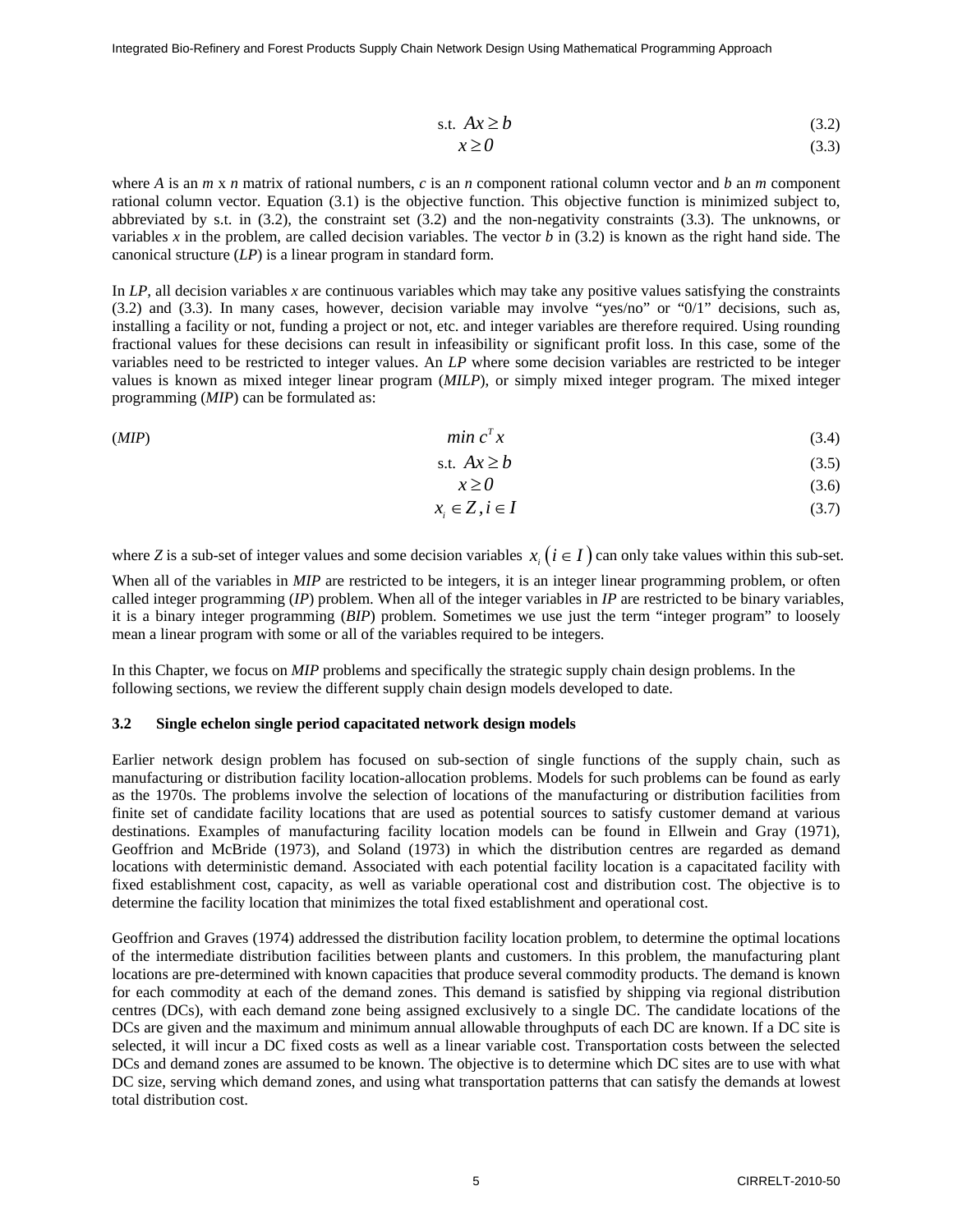Subsequent to these facility location-allocation models, several extensions were made to the model development. Brown et al. (1987) presented a *MIP* multi-commodity single period model to determine plant open-closure with facility to plant assignment decisions where each plant may have several facilities. The objective is to minimize total fixed investment and variable operational cost. A goal decomposition approach is introduced yielding pure network sub-problems for each commodity, which can be solved efficiently for large scale problems. Paquet et al. (2004) developed single period manufacturing network design model for manufacturing facilities producing multi-products based on non-trivial product structure and bills of material under deterministic demands. In this model, the notion of capacity options is introduced and facility technology and capacity selection decisions are taken into account in the modeling. Bender's decomposition solution method is proposed. Gebennini et al. (2009) developed a mixed-integer programming model for the distribution centre location problem determining the number of facilities, the choice of their locations and the assignment to customer demand taking into account the anticipated tactical decisions on inventory control, production rates, and service-level in a stochastic environment.

### **3.3 Production-distribution network design model**

Despite the valuable supports the single stage manufacturing or distribution facility location-allocation models provided, the weakness of the decoupled planning approach has been well recognized. One of the limitations of this approach is that since the design of the individual stage, manufacturing or distribution, seeks for decisions that minimizing their local fixed and operational cost, it may increase the cost of the other stage and consequently yield solutions with higher total supply chain cost. In many business environments, the manufacturing-distribution facility location-allocation decisions are internal organization decisions which have significant impact on company performance and competitiveness. Integrated production-distribution network design approach, hence, presents promising opportunities for further supply chain cost reductions.

The integrated production-distribution design models were mostly developed in the 1990 by several authors. Cole (1995) developed a multi-commodity single period strategic production-distribution design model where the plants as well as depots closing decisions are included. The key contribution of this study is the consideration of stochastic customer service, which is defined as the fraction of customer demand satisfied from warehouse stock and delivery time / distance to serve each customer. It is addressed by carrying safety stock, together with warehouse location, customer allocation, and channel selection. Non-linear customer service constraints are linearized and a tractable model is obtained which is solved using CPLEX. This model is important when safety stock costs are significant. Vidal and Goetschalckx (1996) presented a production-distribution in which supplier reliability is incorporated. The supplier reliability is formulated by a set of linearized constraints which assume that the probability of all supplier deliveries to each plant being on time must reach at least a specified target value. Martel and Vankatadri (1999) addressed the single period multi-products production-warehouse location allocation problems under economies of scale. Capacity expansion or contraction possibilities by technology types at the facilities are also considered. A non-linear mixed integer programming model is developed which is solved using scenario improvement approach with successive *MIP* algorithm. Thanh et al. (2008) developed a multi-echelon and multi-commodity multi-period deterministic model for the design and planning of a production-distribution system to determine facility opening, closing, enlargement, supplier selection, as well as flow decisions along the supply chain. The best period of opening or closing facilities and dynamic inventory decisions are included.

# **3.4 Global supply chain network design model**

As companies increasingly extending their business towards other countries to increase their market share while benefit from lower labour cost, favourable currency exchange rate, and tax benefits of the foreign countries, global supply chain issues and network design problems have attracted considerable attentions. As discussed earlier, supply chain design problem generally comprises the decisions regarding the supply chain network configurations, the number and location of production and /or distribution facilities, the amount of capacity at each facility, the technology to be selected, the allocation of each market to one or several facilities, and the supplier selections. Global supply chain design extends this definition to include the selection of facilities at international locations. Due to the international factors, the problem becomes significantly complicated (Meixell and Gargeya 2005).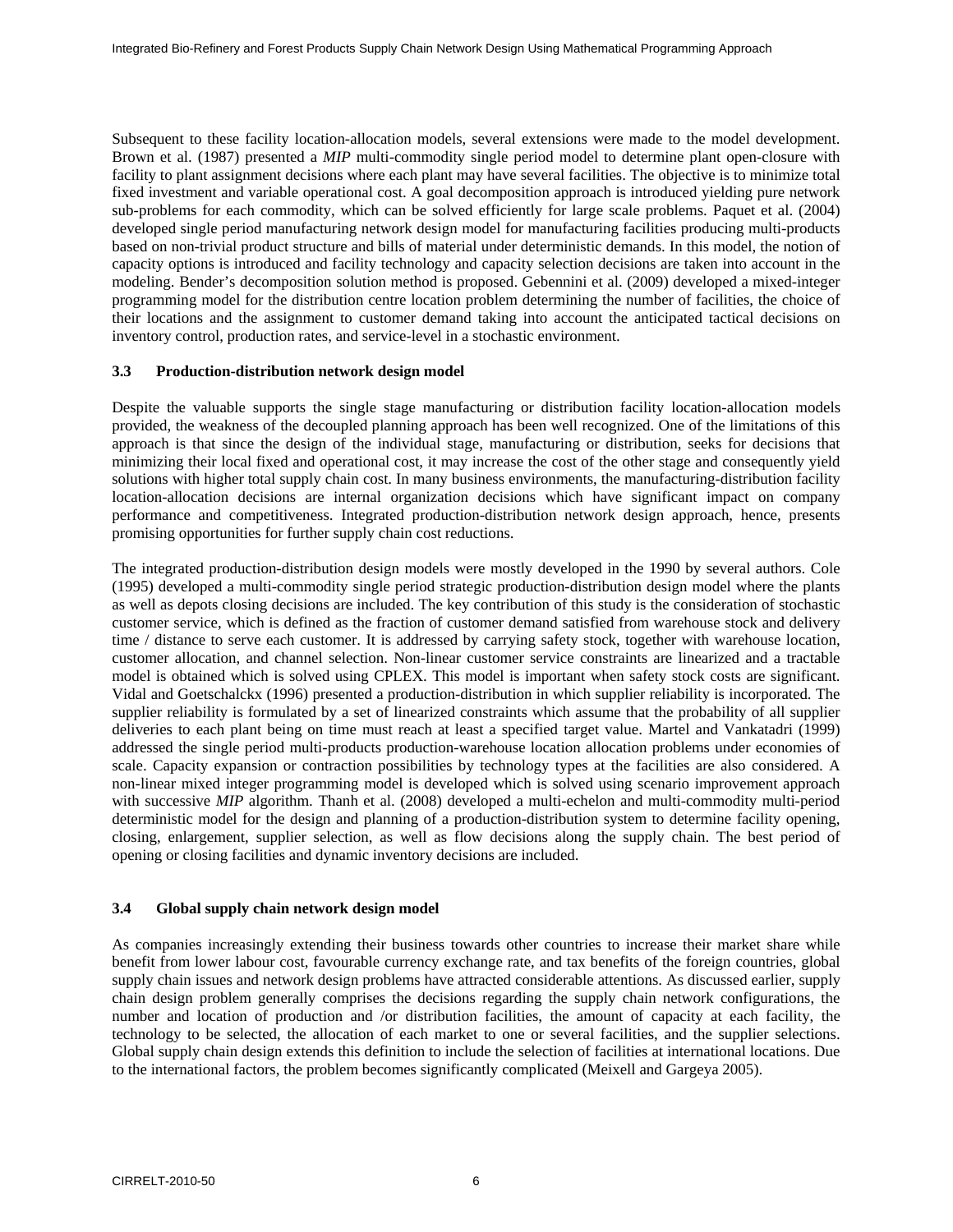One of the important international factors that is critical to the global supply chain design is the transfer price. A transfer price is the price at which goods and services are traded across international borders between subsidiaries of a multinational company (Martel et al. 2005). It is one of the most important international tax issue faced in multinational company. In operations management field, transfer price has been regarded as an accounting problem rather than an important decision opportunity in a global supply chain design (Goetschalckx et al. 2002). Many publications have assumed transfer price to be deterministic (Arntzen et al. 1995, Canel and Khumawala, 1996, Bhutta et al. 2003, Martel 2005, Vila et al. 2007). One of the reasons is that, in most of supply chain design problems, product price is generally considered to be predetermined. Another possible reason is that setting transfer price as decision variable will result in non-linear models making them much harder to solve. Nevertheless, according to Nieckels (1976), the impact of transfer price on taxable income, duties, and management performance is significant. Small changes in transfer prices may lead to significant differences in the after tax profit of a company. Nieckels (1976) presented a non-linear mathematical model in which transfer price was regarded as decisional variable with objective function being to maximize the global after-tax profit. Systematic heuristic procedure is proposed that assigns specific values to the transfer prices, allowing model to be simplified and solved iteratively until no further improvement in the objective function is possible. Following the work of Nieckels (1976), several authors have investigated the global supply chain problems having transfer price being formulated as decision variables (Cohen et al. 1989, Vidal and Goetschalckx 2001, Gierdrum et al. 2002, Martel et al. 2005). Cohen et al.(1989) presented a non-linear multi-period production-distribution supply chain design model with transfer price as decision variables. Fixed cost structure allowing economies of scale, bill of material, international tariffs, currency exchange rates, and corporate tax rates, are also considered. Vidal and Goetschalckx (2001) developed a non-convex optimization model for the global supply chain. Gjerdrum et al. (2002) proposed a non-linear mixed integer programming model for a two-enterprise network to examine the transfer price policy and determine optimal transfer prices that maximize the profits of each partner. The model is solved using linearization technique coupled with Nash-equilibrium based algorithm. Martel et al. (2005) developed a single period production-distribution supply chain design model in which a simple formulation was proposed to find optimal transfer price decisions. This formulation is based on the observations that transfer prices are comparatively small in practice, hence, a finite set of varying mark-up percentage multipliers may be introduced. Binary variables can then be defined corresponding to the transfer price multipliers allowing optimal transfer prices to be determined while preserving the linearity of the model.

Another important factor that has significant influence on the global supply chain network design as well as supply chain operational performance is the exchange rate. Since many global supply chain network design models developed to date are single period models, static mean exchange rate values have been used in these models (Cohen and Lee 1989, Canel and Khumawala 1996, Vidal and Goetschalckx 2001, Goetschalckx et al. 2002, Martel et al. 2005). In today's global economic environment, exchange rate may change considerably over time. A network designed under current exchange rate and market assumptions may not achieve the expected financial returns and may experience losses in the worst case scenario when the exchange rate becoming unfavourable. Therefore, in strategic global supply chain network design, it is important that the dynamics and stochastic characteristics of exchange rate are considered. This raises the necessity to incorporate an adequate exchange rate forecasting model and taking into account the forecast errors in the supply chain design (Martel et al. 2005). However, forecasting exchange rates is a complex task which can be influenced by many factors including random events, institutional frictions and market distortions. Haug (1992) developed a multi-period international location model in which dynamic exchange rate and inflation variability are considered. Mohamed (1999) and Bhutta et al. (2003) proposed a simple linear function to estimate the exchange rate in their supply chain network design model. Other approach, such as generalized linear auto-regressive model may also be applicable (Yu et al. 2005).

Other international factors that have been widely addressed include import and export tarrifs, duties, and corporate tax rates (Haug 1992, Arntzen et al.1995, Canel and Khumawala 1996, Munson and Rosenblatt 1997, Martel et al. 2005, Martel 2005). Since these factors are typically associated with government policies of each country, they are relatively stable. Hence, these factors are generally assumed to be known parameters. In addition to the above factors, Haug (1992) addressed worker skill issues in foreign countries in the development of the international facility location model. Arntzen et al.(1995) discussed the timing aspect of the production and distribution network that is required to product and ship the products to the customer locations. In this regard, the time measurements were introduced in the objective function through weight factor so that both cost and time are used as criteria to derive recommended supply chain design. Customer satisfaction, balance of materials, offset trade, local content, as well as duty drawback restrictions are also considered. Munson and Rosenblatt (1997) investigated a global supply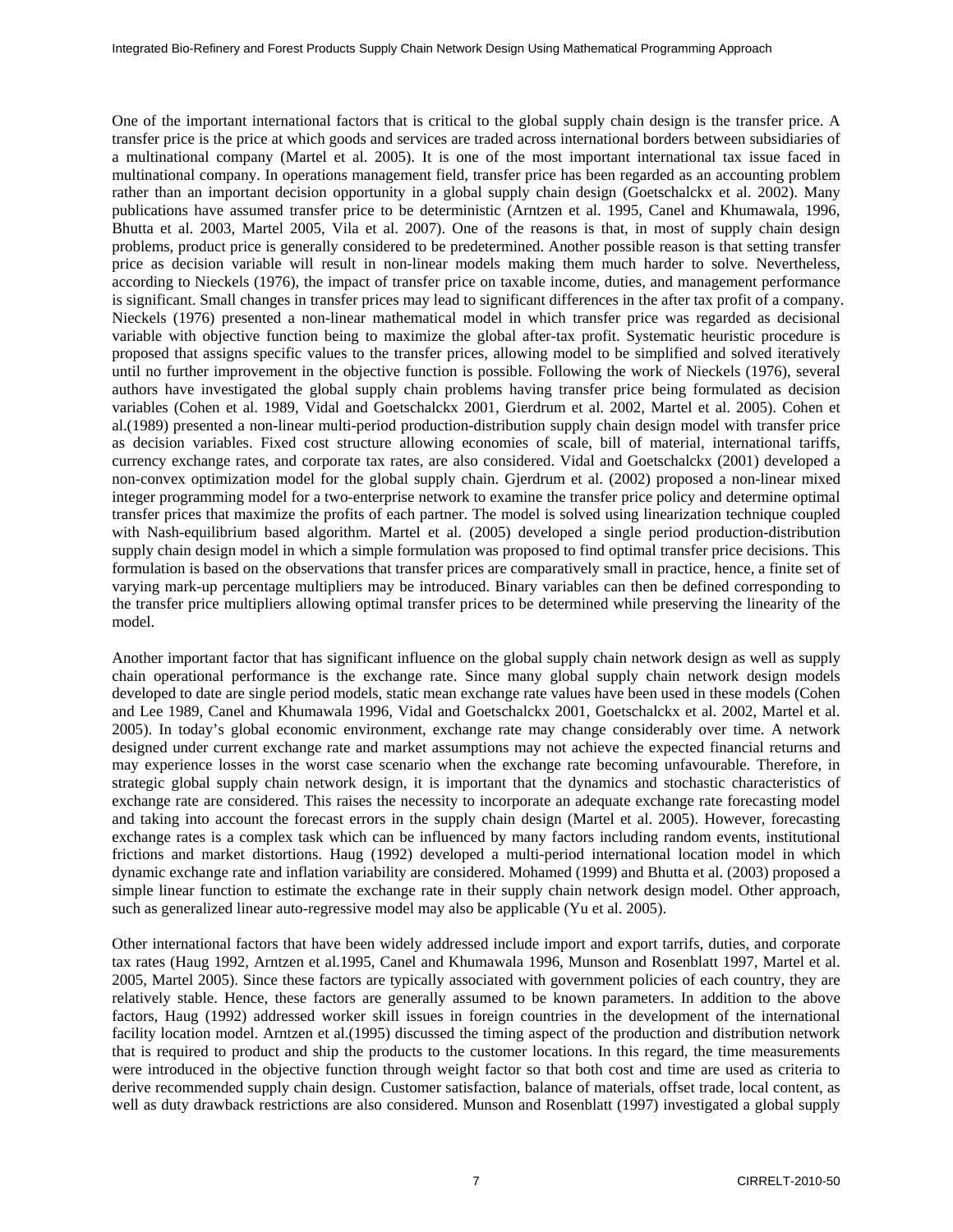chain problem with local country content rules for supplier sourcing. These rules require that a firm opening a manufacturing plant within the country must purchase a specified quantity of components from suppliers of the country. Martel et al. (2005) examined trade barriers, national labour, infrastructure, resource supply, and competitions in the multinational supply chain design context.

### **3.5 Supply chain network design under uncertainties**

Classical method in supply chain network design modelling, as presented in the previous sections, generally assumes that all the input parameters are deterministic, hence, *MIP* modeling approach has been used predominantly. In real world problems, it is almost invariably that not all parameters are known with certainty. For instance, customer demand, market price, exchange rate, may change un-predictably from time to time. Consider that a decision maker makes the decisions on the facility investment and installation based on the information known to date. After these strategic decisions have been made, random events may occur which will affect the actual performance of the supply chain resulting in unfavourable financial outcomes. One way to mitigate the impact of these uncertainties is to anticipate their occurrences at the design stage to develop robust supply chain network design solutions. There are different approaches to solve optimization problems with uncertainties. One approach is stochastic programming. Stochastic programming (*SP*) can be regarded as an extension of *LP* or *MIP*, where some of the parameters are replaced by random variables whose probability distribution are known or can be estimated. The objective is to find some policies that are feasible for all the possible data instances while maximizes (minimizes) the expectation of the objective function. The concept of stochastic programming, its theoretical development, and solution methodologies can be found in Shapiro (2003) and Higle (2005). Another approach is called robust optimization where the parameters are known only within certain bounds. The objective is to optimize the worst case performance of a system under uncertainties (Kouvelis and Yu 1997, Snyder 2006, Klibi et al. 2010) or the performance at some known degree to the worst case according to the risk aversion of the decision makers (Bertsimas and Sim 2004). Mulvey et al. (1995) developed a scenario based robust optimization framework in which the probability distributions of the random parameters are assumed to be known and plausible realizations of these random variables are realized through scenario generations. The model formulation is characterized by combining the goal programming with the stochastic programming where recourse cost variability and model infeasibility are penalized using goal programming weight to simultaneously trade-off between solution and model robustness.

Kogut and Kulatilaka (1994) developed a stochastic dynamic programming model for production switching decisions under exchange rate uncertainties. The flexibility decisions of a manufacturing system to switch locations as currency exchange rates fluctuate to benefit from the favourable exchange rates were examined taking into account the cost of switching, shutting down, starting up, as well as labour related costs and managerial time commitments. Malcolm and Zenois (1994) presented a scenario based robust optimization model for energy capacity expansion decisions under power demand uncertainties. Lowe et al. (2002) developed a scenario based two-phase multi-screening approach to incorporate exchange rate uncertainties and risks in an international production and sourcing model. Santoso et al. (2005) proposed a two-stage stochastic programming model for a supply chain network design problem taking into account the uncertainties of demand, supply, capacity, and processing/transportation costs. Vila et al. (2007) extended the supply chain network design problem taking into account the market opportunities using two-stage stochastic programming approach. Azaron et al. (2008) presented a multi-objective stochastic programming model for supply chain design taking into account various uncertainties in demand, supply, processing, and transportations. The multi-objective functions of minimizing the total investment costs and future capacity expansion cost, as well as minimizing the variance of the total cost and financial risk of not meeting a certain budget are proposed. A goal attainment technique is used to solve the model in order to find Pareto-optimal solutions. Franca et al. (2009) addressed the multinational supply chain design in which the strategic trade-off decisions of supply chain profitability and quality of raw material supply are modeled. Pan and Nagi (2010) presented a robust optimization model for an integrated production and logistics supply chain design problem.

# **3.6 The supply chain design in bio-energy and bio-refinery system**

With the rapid development of bio-energy and bio-refinery systems, we have seen increasing number of publications in the area of bio-energy and bio-refinery supply chain design. In bio-energy supply chain design, most of the contributions are focused on biomass supply chain optimization from harvesting area to bio-energy plants with or without intermediate terminals while determining the plant location, allocation, and capacity. In this direction, Kumar et al. (2003) analysed the optimum plant size and power cost for power plants using three biomass fuels,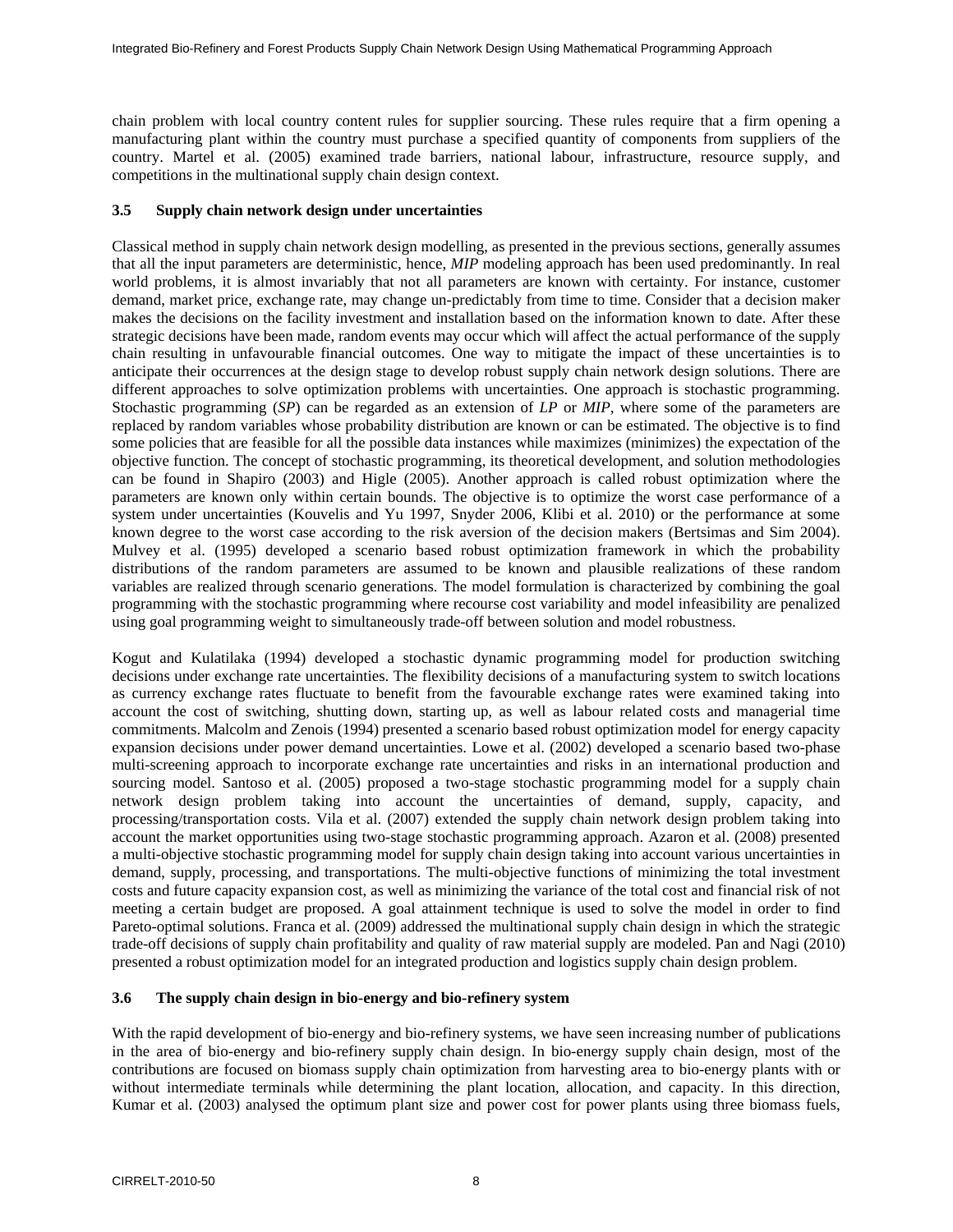agricultural residues (grain straw), whole boreal forest (logs, tops and limbs) and forest harvest residues (tops and limbs), respectively, in western (Alberta) Canada. Freppaz et al. (2004) developed a decision-support system (DSS) for forest biomass in an effort to find suitable plant locations and sizes as well as optimal supply areas within a region. Gunnarsson et al. (2004) presented an *MIP* model studing biomass supply chain problem determining the optimum sourcing, transportation, and allocation of forest and sawmill residues to satisfy the demand at various known heating plant locations in Sweden. Gronalt and Rauch (2007) proposed a simple stepwise heuristic approach for a regional wood biomass supply network design problem that supply biomass from several forest areas to a number of energy plants in Austria. Kanzian et al. (2009) developed a deterministic *MIP* model for the regional woody biomass supply network from forest to the heating plants including the optional use of intermediate terminals in Austria. Frombo et al. (2009) presented an *LP* based strategic planning model determining the annual harvesting quantities and suitable power plant capacities with different thermo-chemical conversion technologies at the predetermined plant location. In the area of bio-refinery supply chain design, two contributions have been found to date. Eksioglu et al. (2009) presented an *MIP* model in designing the bio-refinery supply chain determining the number, size and location of bio-refineries needed to produce cellulosic ethanol using corn stover and woody biomass. Parker et al. (2009) evaluated the infrastructure requirements of hydrogen production from agricultural residues. A mixedinteger non-linear programming model was developed to find the most efficient and economical configuration of the supply chain pathway.

### **4 Integrated bio-refinery and forest product supply chain design**

In the earlier studies, supply chain design problems have focused on the design of facility and distribution networks serving primary products within a single industrial environment. Take bio-refinery supply chain design, for instance, the bio-refineries are generally designed as stand alone facilities with potential biomass supply sources and product markets (Eksioglu et al. 2009, Parker et al. 2009). Similar approach was taken for the bio-energy supply chain design problems (Kumar et al. 2003, Freppaz et al. 2004, Gunnarsson et al. 2004, Gronalt and Rauch 2007, Kanzian et al. 2009, Frombo et al 2009). These supply chain design problems can be represented by the supply chain illustrated on the left hand side of Figure 3. Since in bio-refinery supply chain systems, the supply chain performance depends strongly on the cost, consistency, and efficiency of the biomass supply, coordinated biomass supply and bio-refinery manufacturing can have significant opportunity for effective biomass utilization, cost reduction, and value chain optimization. In this section, we will discuss the opportunities for the IBRF supply chain design as illustrated on the right hand side of the Figure 3. The flows of energies and forest product manufacturing residues will be examined. The potentials of re-allocations of the manufacturing residues for bio-energy and bio-fuel productions will be investigated. The challenges faced in forest product manufacturing due to increased competitions for raw material supply will be discussed.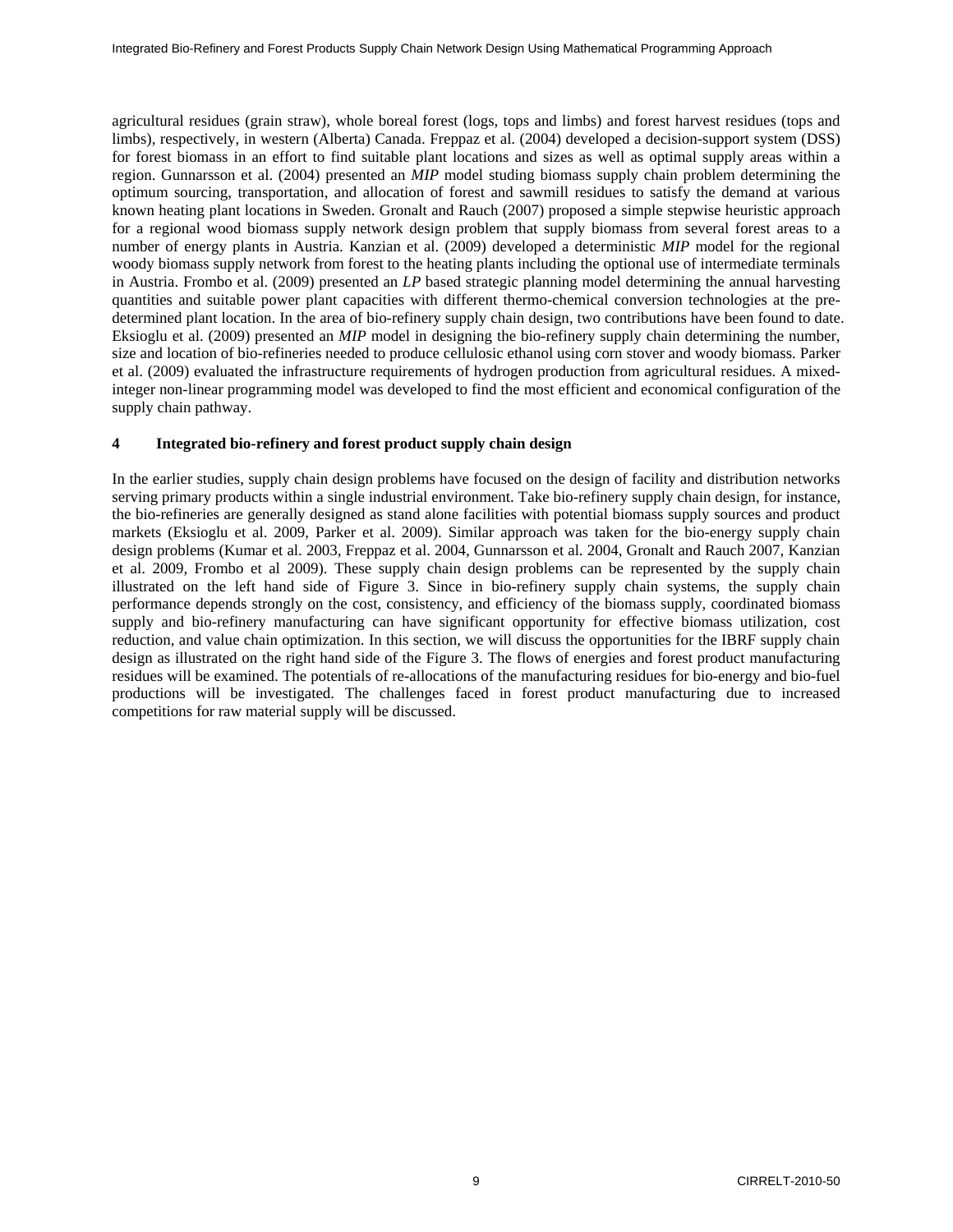

Figure 3. Integrated bio-refinery and forest product supply chain framework

### **4.1 General descriptions of integrated bio-refinery and forest products supply chain**

The IBRF supply chain network can be broadly defined as a network consisting of many suppliers, manufacturers, distribution centres, and customers. Having realized the opportunities of coordinated biomass supply and biorefinery manufacturing systems, the bio-refineries may be built stand alone at green field site(s) purchasing biomass from forest suppliers and forest product manufacturers while selling bio-energy and bio-fuels back to the forest product manufacturers or to the consumer markets as shown on the right hand side of Figure 3. Alternatively, the bio-refineries may be established within an existing forest product manufacturing site. The existing forest biomass supply system may thus be used to serve both bio-refinery and forest product manufacturing allowing optimal biomass allocations to maximize the value of the supply chain. The traditionally unused biomass, such as forest residues, as well as low value intermediate products, such as barks, sawdust, shavings, chips, pulp liquor may be used to produce value added bio-products including bio-energy, bio-fuels, and chemical products to satisfy the internal and external demands.

### **4.2 Candidate facilities and their characteristics**

At each manufacturing site, existing or green field, one or several facilities may be established, as shown in Figure 4. Within each facility, a production activity can be carried out producing specific set of products using the defined technology under the given capacity. For example, a pulp and paper mill may have chipping, pulping, paper-making, and energy facilities. An energy facility may have a recovery boiler of given capacity producing steam and heat to meet the production requirements. New facilities may be installed, such as a CHP, and/or pellet, and/or bio-ethanol facilities, depending on the economic evaluations. In this section, we analyse different candidate facilities and their characteristics which are potentially important for the IBRF supply chain design.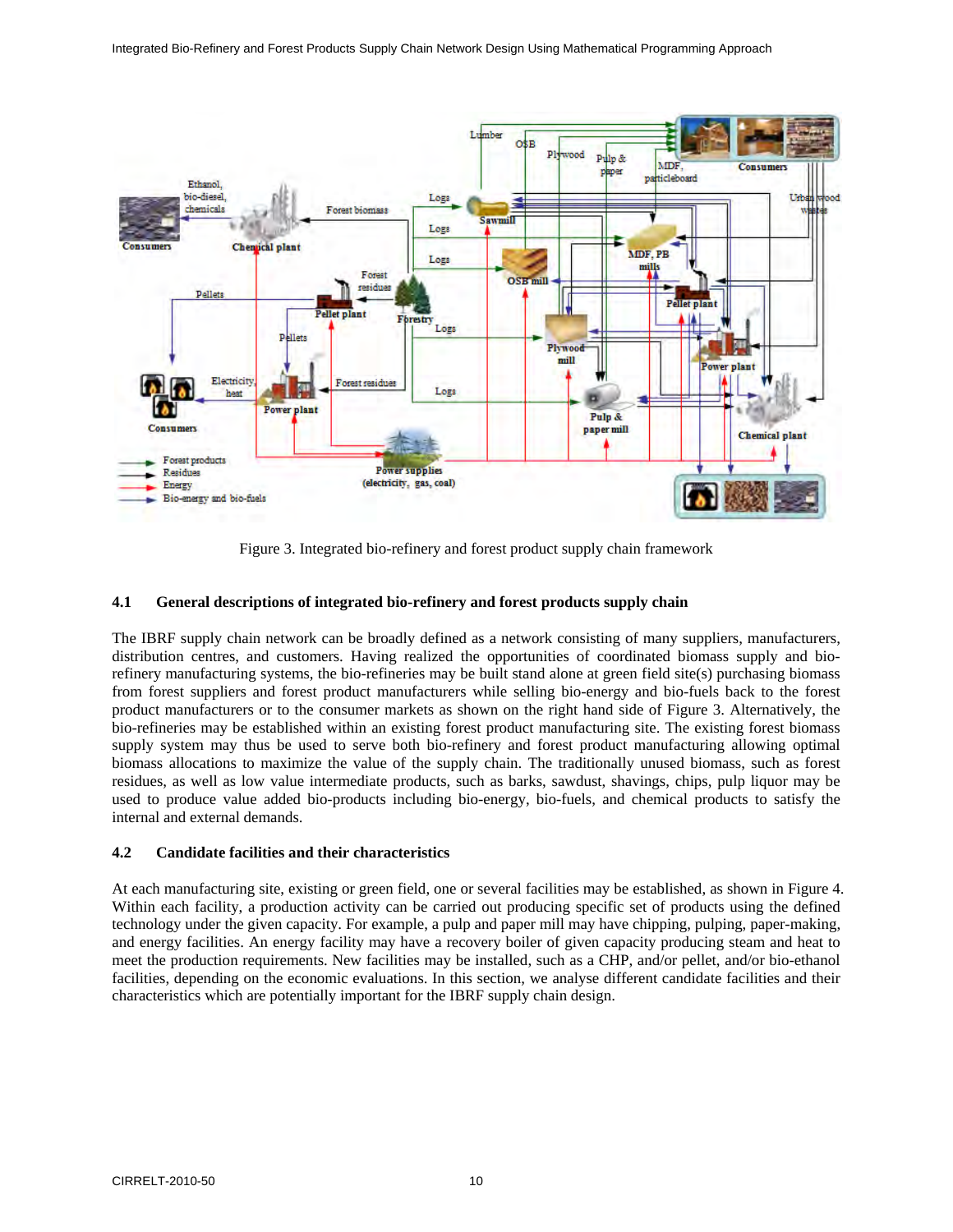

Figure 4. Facility establishments of a manufacturing site.

### **4.2.1 Sawmill facility**

Lumber industry is at the heart of the forest industry and a significant contributor to the social and economical development in Canada. It is the driving mechanism for the forest operations and a primarily dominant consumer of forest biomass. Wood chips produced by the lumber industry support several other sectors of the forest products industry including pulp and paper as well as wood composite sectors, which in turn generate significant values to the Canadian economy. Lumber industry is also a significant producer of process residues. As logs are processed to produce lumbers, considerable quantities of by-products, in addition to chips, are produced simultaneously, such as, barks, sawdust, and shavings. These by-products are currently used either as feed stock for the local boilers to generate heat or sold to secondary processing mills to produce wood panels. For the development of IBRF supply chain, existing sawmills can be one of the important biomass sources, thus, should be included as candidate mill locations for bio-refinery. Existing sawmill technologies and capacities can be considered as the candidate technologies and capacities, respectively. Unlike previous studies of supply chain design and planning problems where emphases have been placed on lumber productions, this study will focus on the co-production of both lumber as well as its by-products to investigate the best investment opportunities to maximize the biomass values. While sawmill can produce different lumber products, we will focus on the product type level, assuming the expected quantities of the by-products are proportionally correlated with the aggregated lumber production.

### **4.2.2 Pulp and paper facilities**

In the pulp and paper production, wood chips are processed first at the pulp facility through either a mechanical or a chemical method to produce pulp. The pulp, either bleached or non-bleached, in the diluted form is then passed through the paper facility where the randomly interwoven mat of fibres is pressed and dried to produce paper. Despite the struggles many pulp and paper companies faced due to the decreased market prices, increased wood costs, and competitions from low cost countries, pulp and paper manufacturing system, particularly the kraft pulping process, has a significant role to play in the development of bio-refining technology. Traditionally, pulping process has been regarded as low-yield process in which only celullose fibres of wood are collected for paper production. Most hemicellulose and lignin components of the wood are dissolved forming spent pulp liquor which are concentrated and burned in recovery boiler to produce process steam and recover the inorganic cooking chemicals for reuse. Because the heating value of hemicellulose is considerably lower than that of lignin, significant loss has been realized by burning hemicellulose. Recent technology has proposed to extract hemicellulose from wood chips before pulping stage to generate higher value products without adverse impact on the pulp production, yield, and properties (Wafa Al-Dajani and Tschirner 2008). Due to the unique characteristic of the kraft pulping process, the integration of bio-refining technology with pulping production has been investigated to seamlessly produce bio-fuel and bio-chemicals, such as ethanol and acetic acid. It has been reported that this process is economically promising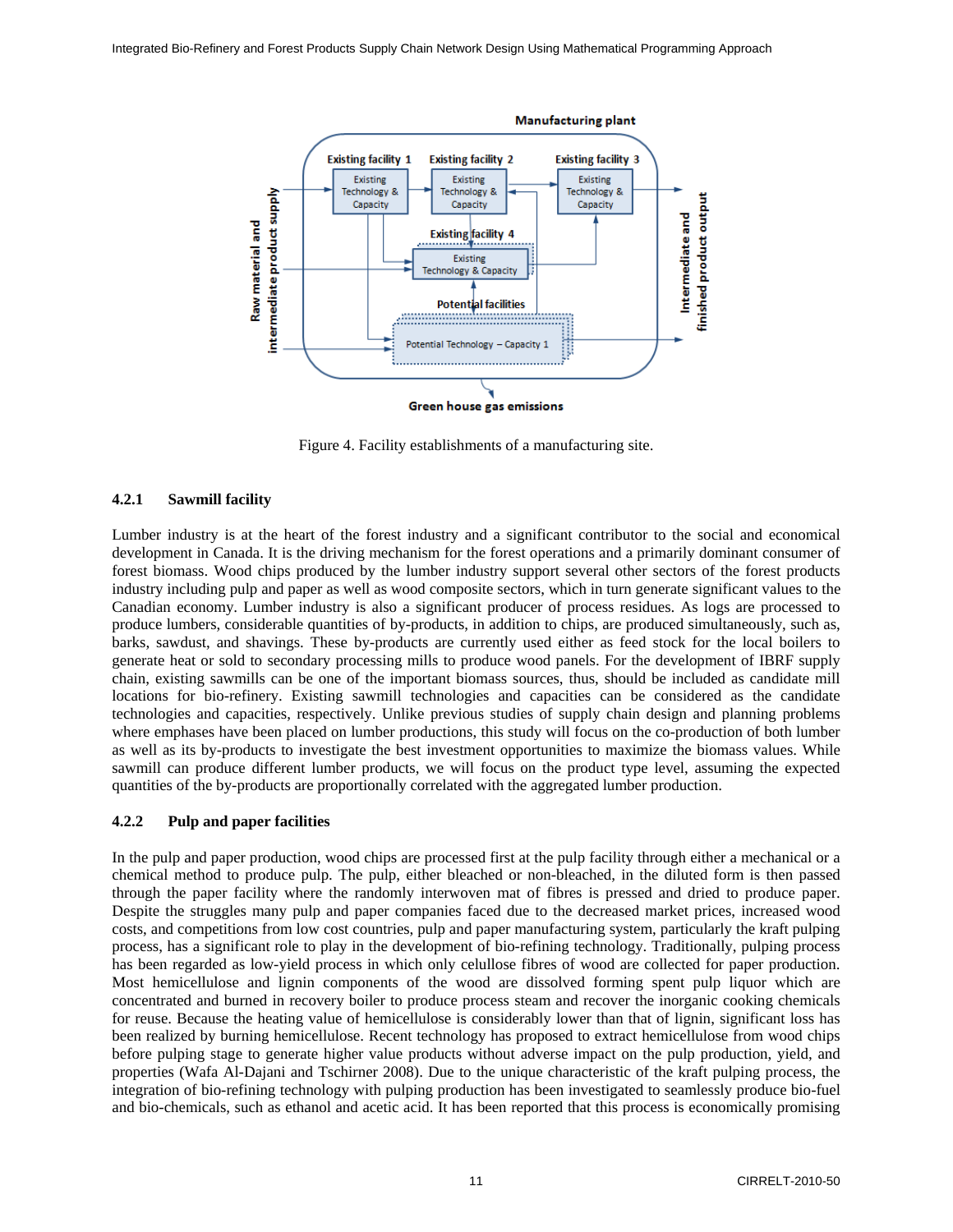if it is integrated in an existing kraft mill and an extraction facility is available (van Heiningen 2006). Since cellulose is an important source of fibre for pulp and paper production which continue to be a value recovery activity, the pulping facility will remain as a candidate facility for the existing pulp and paper mill with existing technology and capacity option.

Black liquor is currently used as feed stock for recovery boiler. This technology will remain in the technology set, however, it may be upgraded with a CHP technology. We assume the black liquor yield follows a known function of total pulp produced (Biermann 1993). The recipes of making hemicellulose, black liquor, and pulp as well as the efficiencies of their yield are known in advance.

# **4.2.3 Wood panel facilities**

There are different wood panel facilities and technologies available to produce different panel products, including particleboard (PB), medium density fibreboard (MDF), plywood, and oriented strand board (OSB). PB and MDF are products used widely for non-structural applications, such as furniture, shelves, and kitchen cabinets. PB is made of low grade wood logs and sawmill residues, such as, chips, sawdust, and shavings. These raw materials are processed into small wood particles which are bonded using synthetic resin under high temperature and pressure. MDF is also made of low grade wood logs and sawmill residues. However, instead of processing these raw materials into small particles, mechanical refining process is used which convert the chips, sawdust, and shavings into wood fibres which are then bonded using urea formaldehyde resin under high temperature and pressure. Since both PB and MDF require sawmill residues as their dominant raw material supplies, the general bio-technology development will undoubtedly have significant impact on their raw material availability and cost. The sustainability of these two sectors will eventually depend to the market demand and profitability comparing with the emerging bio-products.

Plywood and OSB are structural wood panels used mainly for building constructions, as wall, roof and floor sheathings in North America. Plywood is made of wood logs where the logs are first debarked, steam treated, and peeled into veneers. The veneers are then processed through series of drying, grading, gluing, forming, and pressing to produce plywood. In plywood production, peeler cores of 3 to 4 inch in diameter are generally rejected which are used to make wood chips forming another important process biomass source. Lastly, but not least, OSB is made of wood logs which are processed into thin wood strands that are bonded using phenol formaldehyde resin under high temperature and pressure. Since wood strands are physically ideal for the hemicellulose extractions, it presents significant opportunity for an integrated bio-chemical facility. Despite the current economic down turn, the projected demand for the OSB products are expected to remain strong and, hence the yield and economic return for hemicellulose, and consequently, ethanol and acetic acid productions from OSB process will be promissing (Paredes et al. 2008).

From these analyses, to develop comprehensive and sustainable IBRF supply chain, wood panel facilities should be included as the candidate facilities, with existing technologies and capacity options.

# **4.2.4 Biochemical facility**

Economical conversion of woody biomass into value added bio-products and chemicals require efficient use of its components: hemicellulose, cellulose, and lignin. Among these biopolymers, hemicellulose is the easiest one that can be extracted under moderate conditions. With the rapid advancement of bio-refining technology, various methodologies of extracting hemicellulose have been studied.

To extract hemicellulose and converting it into bio-ethanol and acetic acid, biochemical facility is required for pretreatment, hydrolysis, and fermentation. Depending on the types of biomass used, the conditions of pre-treatment and hydrolysis, the acid and enzyme used, the cost and efficiency can be different. Despite the numerous publications found to date, the technology is yet under development at laboratory scale. For demonstration purposes, we have included a biochemical facility using fermentation technology as a candidate technology to convert hemicellulose to bio-ethanol. We assume the hemicellulose, and subsequently the bio-ethanol productions, are known functions of the oven-dry chip quantities used (Boussaid et al. 1998, Heller et al. 2007). As an independent facility, it may be established at various forest product plants, such as sawmill, pulp and paper mill, panel mill or green field mill sites with different installation costs. The decisions of weather or not selecting such a facility, its location, and capacity, however, are decision variables to be determined by the optimization model.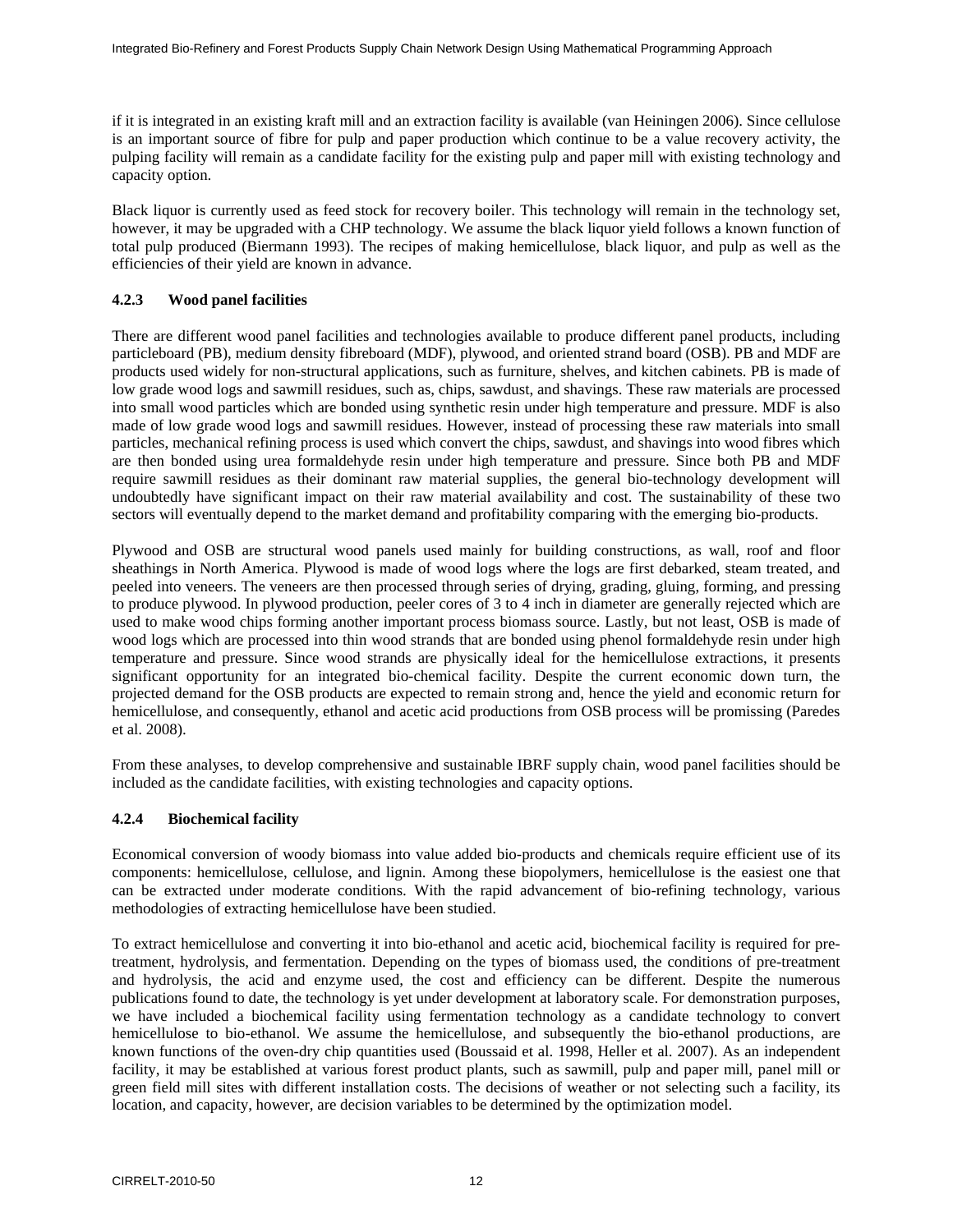# **4.2.5 Energy facility**

The core element of energy facility is the boiler and/or CHP generator. Both technologies are characterized by the thermo-chemical reactions that convert fuel substances into energy through combustion. The difference between the two is that, the boiler generates heat and steam only, whereas the CHP technology by installing a steam turbine can generate heat, steam and electricity simultaneously. After the use in the electricity generation cycle, the steam from the steam turbine can be piped to internal facilities where steam and heat are required, or to demand locations through district heating system to provide heat energy. Traditionally, energy facility is built to produce energy from non-renewable fuels (natural gas, fuel oil, coal). Recently, more and more energy facilities have used biomass, including forest residues, pellets, barks, chips, sawdust, shavings, pulp liquor, to minimize the consumptions of the non-renewable fuels. This facility may be established at one or several existing mill sites or a green field site to serve for internal and external manufacturing or commercial energy needs. Depending on the internal biomass fuel availabilities, various fuel options may be implemented. However, biomass fuel from internal source, if available, presents the most attractive and economically advantageous option to reduce fuel outsourcing and shipping costs.

The latest development in thermo-chemical technologies has gone beyond the conventional combustion process. Advanced gasification and pyrolysis technologies are developed to convert biomass into various fuel gas and pyrolysis oil for either heat and electricity generation or producing high value transportation fuels (Van Loo and Koppejan 2007). Within the scope of this study, we limited the bio-energy technologies to the conventional heat/steam generation and CHP generation. As gasification and pyrolysis technologies become commercially viable, they can be added easily as candidate technologies.

# **4.2.6 Pellet facility**

Lignocellulosic biomass from plants usually have a low bulk density of 30 Kg/m<sup>3</sup> and varying moisture content ranging from 10%, such as shavings, to 70%, such as barks and chips. Pelletization can transform the low density and low heating value biomass into high heating value pellets with increased specific density of more than 1000  $Kg/m<sup>3</sup>$  with consistent low moisture content (Mani et al. 2006). Pellet facility is the establishment that combines the technology and equipments to accomplish this transformation. In pellet production, virtually all woody biomass can be used as input materials, such as wood logs, forest residues, landfill residues, and process residues of barks, chips, sawdust, and shavings. However, due to the process handling and operational cost as well as product quality concerns, process residues have become preferred raw materials. Given the raw material consumptions, if the candidate pellet facility is installed within an existing manufacturing site, for example, in a sawmill site, more effective utilization of process residues will be possible, in addition to energy generations as discussed earlier. This option could potentially reduce the chip supply to the pulp and paper mills as well as sawdust and shavings supplies to the PB and MDF mills. If it is installed in integration with pulp and paper or wood panel facilities, since it will use the same materials currently consumed by the pulp and wood panel productions, optimal allocations of raw materials among different facility options will need to be investigated. Alternatively, it may be installed in a green field site. In all cases, it is a complex strategic decision that can be faced by many organizations to determine the most profitable option. It requires a comprehensive analysis and advanced mathematical tool to support such decisions.

Table 1 provides a summary of different facilities and technologies, including the input raw material they consume and primary outputs as well as by-products they produce, respectively.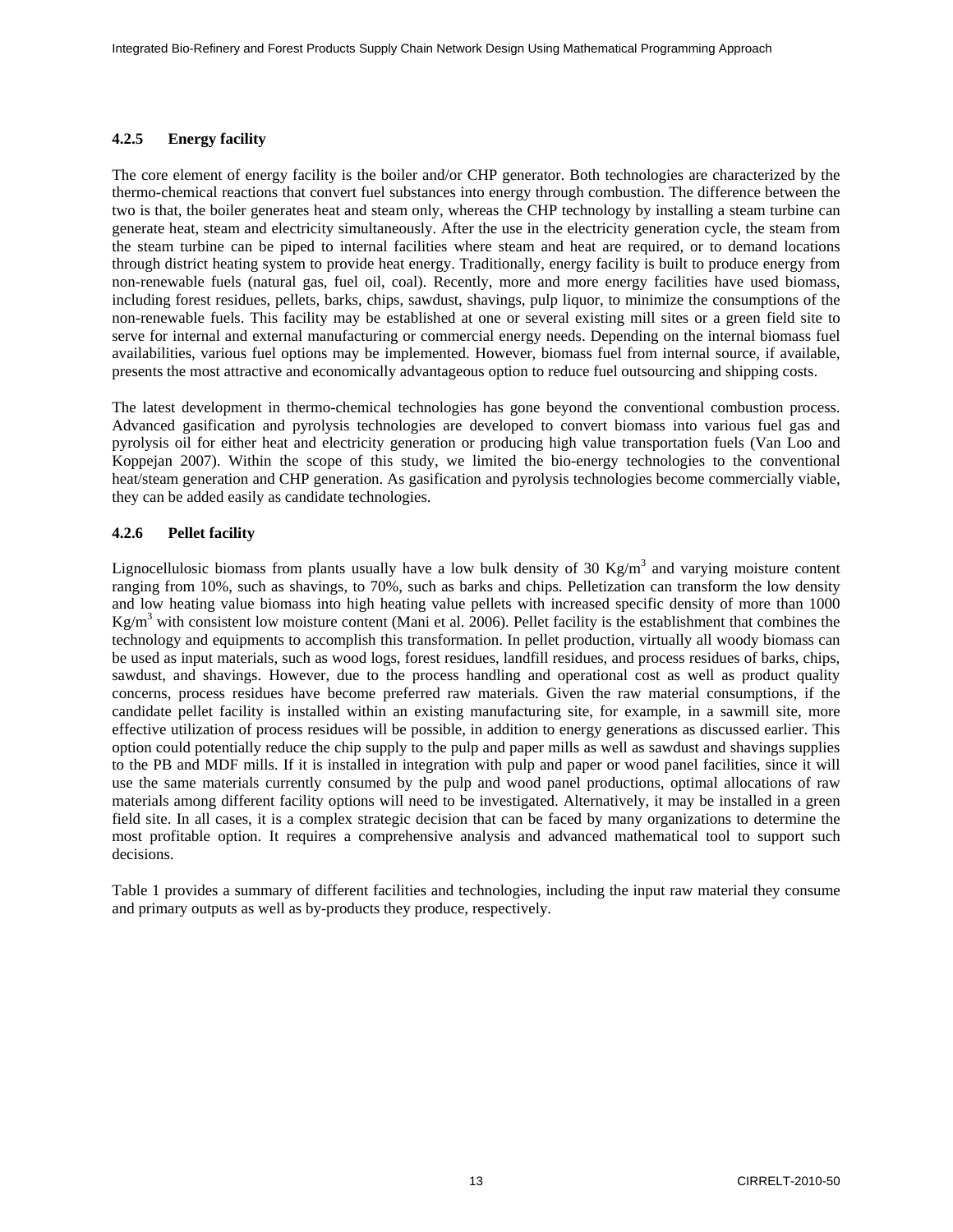| Facilities  | Technologies      | Inputs                                                                                                     | Outputs     | By-products                     |
|-------------|-------------------|------------------------------------------------------------------------------------------------------------|-------------|---------------------------------|
| Sawmill     | Lumber production | logs                                                                                                       | lumbers     | barks, chips, sawdust, shavings |
| Pulp mill   | Pulp production   | logs, chips, chemicals                                                                                     | pulp        | pulp liquor                     |
| Panel mill  | Panel production  | logs, chips, sawdust, shavings, chemicals                                                                  | panels      | barks, fines                    |
| Biochemical | Fermentation      | chips                                                                                                      | ethanol     | extracted chips                 |
| Pellet      | Pelletization     | forest residues, barks, chips, sawdust, shavings                                                           | pellet      |                                 |
| Energy      | Heat generation   | forest residues, landfill residues, barks, chips,<br>sawdust, shavings, natural gas, fuel oil, electricity | steam       | heat                            |
| Energy      | <b>CHP</b>        | forest residues, landfill residues, barks, chips,<br>sawdust, shavings, natural gas, fuel oil, electricity | electricity | steam, heat                     |
| Energy      | Recovery boiler   | Pulp liquor                                                                                                | steam       | heat                            |
| Energy      | Recovery CHP      | Pulp liquor                                                                                                | electricity | steam, heat                     |

Table 1. A summary of facilities, technologies, and their input-, output-, and by-products

### **4.3 Raw materials, intermediate and finished products**

In IBRF supply chain modeling, one of the complexities is to analyse different types of flows of materials, products, by-products, as well as energy across different mills in different industries. In addition, due to the nature of the problem, one product from a facility may serve as raw material, intermediate product, or energy for the other. For instance, chips from sawmill are considered as raw materials for pulp facility, or fuel for energy facility. Electricity and heat produced from an energy facility using barks, chips, sawdust, and shavings in a sawmill can be used as energy for internal lumber production and mill energy consumptions. These interactive flows of raw material, intermediates, finished products, and energy between supplier-plant, plant-plant, and plant-customer further complicate the problem. To effectively model this integrated supply chain, it is necessary to classify the biomass and define the concept and scope of raw materials, intermediate, and finished products.

#### **4.3.1 The classification of biomass**

As it has been discussed in the previous section, woody biomass can be derived from different sources in different forms. They can be purchased from the publicly and/or privately owned forest land in the forms of forest logs and harvesting residues, from forest product manufacturers in the forms of process residues, and from landfills in the forms of barks and bio-wastes. For the purpose of this study, we classify the woody biomass into the following nine classes:

- i. *Forest saw logs*: good quality logs, depending on the diameters and species, that can be used for lumber, LVL, and veneer productions;
- ii. *Forest pulp logs and thinning*: logs of poor quality, and/or in smaller diameter that can be used for wood composites and pulp productions;
- iii. *Forest residues*: tree tops and branches collected in the harvesting areas that can be used for thermochemical productions;
- iv. *Barks:* process residues from log debarking process of sawmill, wood composite and pulp and paper mills, that can be used for pellet and thermo-chemical productions;
- v. *Chips*: Sawmill process residue, can be used as raw materials for wood composites, pulp and paper, pellet, as well as bio- and thermo-chemical productions;
- vi. *Shavings:* Sawmill process residue, can be used as raw materials for wood composites, pellet, and thermochemical productions;
- vii. *Sawdust:* Sawmill process residue, can be used as raw materials for wood composite, pellet, and thermochemical productions;
- viii. *Pulp liquor*: Pulp mill process residue where hemicellulose and lignin components may be used for bioand thermo-chemical productions;
- ix. *Landfill residues*: The woody residue deposits containing mainly barks that have been decomposed in various degree over the years which present as potential biomass source for thermo-chemical production.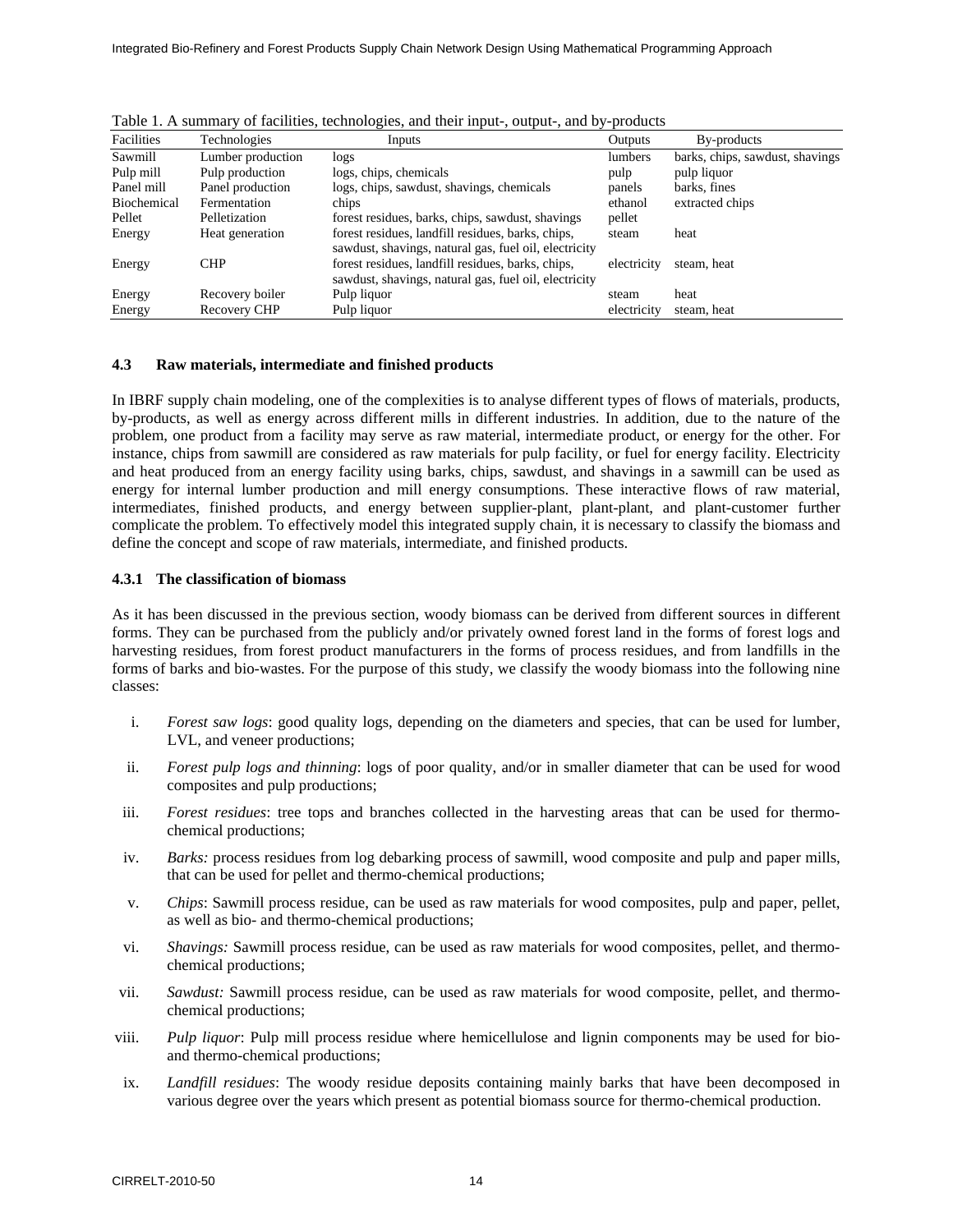### **4.3.2 The definitions of raw materials, intermediate and finished products**

Having classified the biomass materials, we define, within the context of this supply chain, raw material as the product that is purchased from the supply sources, such as logs, forest residues, landfill residues, chemicals, coal, electricity, natural gas, and fuel oil. If a product or by-product is manufactured in a production site that can be used to produce subsequent products either within or at an exterior production site, this is called an intermediate product. A product manufactured that cannot be used further for the subsequent product manufacturing within the defined supply chain scope, it is defined as a finished product. It is important to note that the definition of raw material, intermediate, and finished products are relative to the defined supply chain environment. For instance, we classify bio-ethanol as a finished product in our supply chain context, which can be an intermediate product in another. Electricity purchased from electricity suppliers is regarded as raw material but as an intermediate product if it is manufactured in a production site. We make no distinction for its identity as it can be used interchangeably within the production process. Table 2 summarizes the definitions of the raw materials, intermediate, and finished products with example products.

| Product sets             | Definitions                                                                                                                       | Product examples                                                                                 |
|--------------------------|-----------------------------------------------------------------------------------------------------------------------------------|--------------------------------------------------------------------------------------------------|
| Raw materials            | Products that are purchased from supply sources<br>within the defined supply chain scope                                          | logs, forest residues, landfill residues, coal,<br>chemicals, electricity, natural gas, fuel oil |
| Intermediate<br>products | Products or by-products manufactured that can be.<br>used to produce subsequent products within the<br>defined supply chain scope | barks, chips, sawdust, shavings, pulp,<br>pulp liquor, pellet, electricity, heat                 |
| Finished<br>products     | Products or by-products manufactured that cannot<br>be used for subsequent production within the<br>defined supply chain scope    | lumber, paper, wood panels, bio-ethanol                                                          |

Table 2. Product sets, their definitions and examples.

In a general supply chain structure, each manufacturing site may serve intermediate products to itself, external manufacturing sites, as well as demand markets, such as electricity, heat, pellet, chips. As for the finished products, the manufacturer can only serve them to the demand markets.

# **4.4 Model development**

We are now ready to develop the strategic design model for the IBRF supply chain. We will describe the generic case first and the model formulation thereafter.

# **4.4.1 Case description**

Consider a single organizational case in which the organization has several existing forest product manufacturing mills as shown by the solid round-cornered rectangular symbols in Figure 5. It would like to make an investment on one or several bio-refineries to be installed either within the existing mills or at the selected green field sites. The green filed sites are shown as the dotted round-cornered rectangular symbols in Figure 5. These existing and green field sites form the finite list of candidate manufacturing sites, which is refer by "*M*". The organization has several candidate supply sources for biomass, chemicals, electricity, and fuel supplies. We denote the set of supply sources as "*S*". In the down stream of the supply chain, the organization serves several demand markets, denoted by "*C*". In its generic form, this supply chain network can be expressed by  $T = \{N, A\}$ , where *N* represents the entire set of network nodes  $\mathcal{N} = (S, M, C)$ , and  $\mathcal{A}$  is the set of arcs, represents the entire set of inbound, outbound, and internal flows carried out by the transportation activities between the pair of nodes  $A = (S \times M, M \times M, M \times C)$ . We assume the supply chain network has a general structure so that the products not only flow along the supply chain as illustrated in Figure 1(b), but also within and across different manufacturing sites, as illustrated in Figure 5. Thus, each plant, may have several roles: a manufacturer that produces intermediate and finished products; a supplier that supplies

products to internal and external production and demand locations; and a customer that receives products from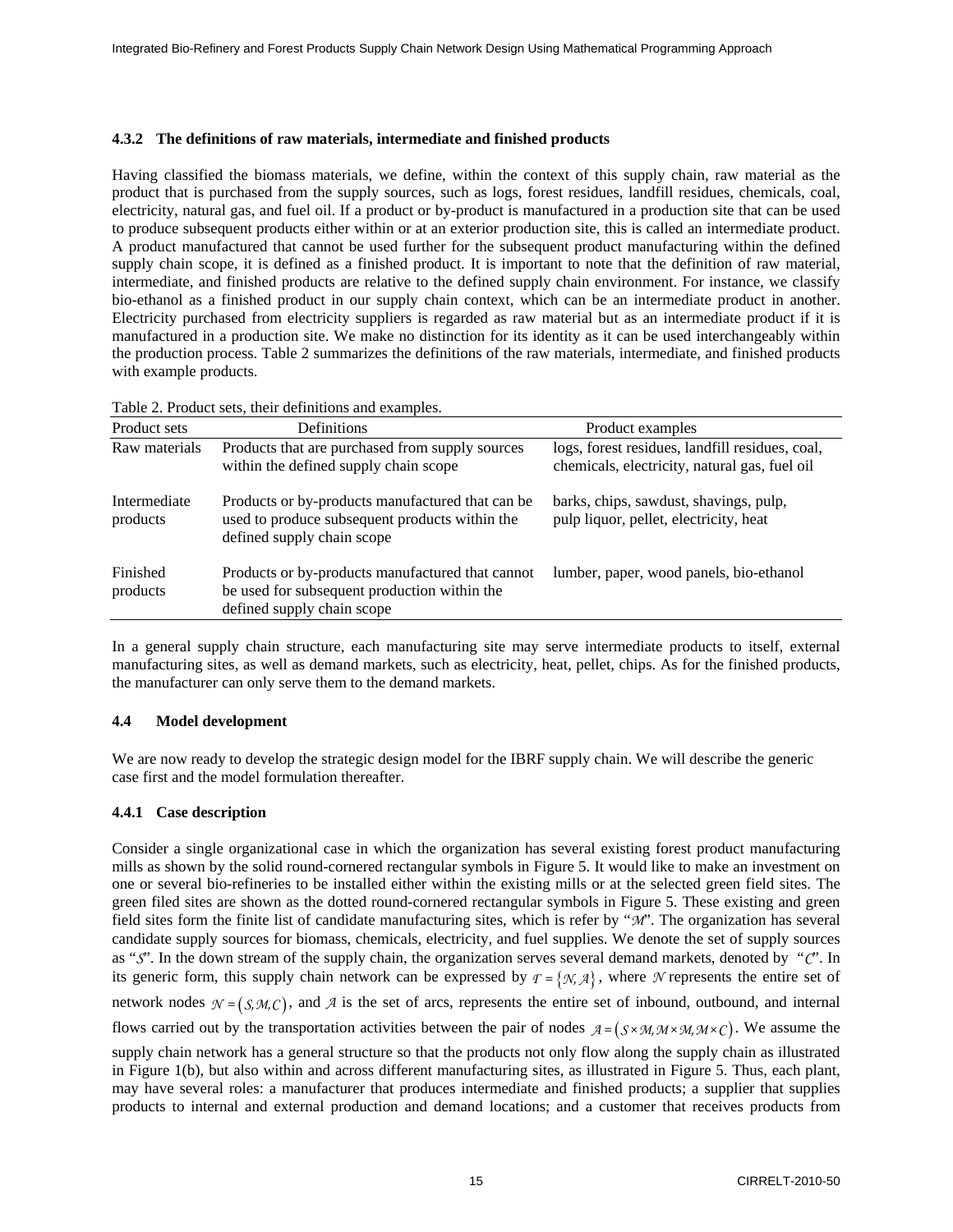suppliers and other plants. With this network structure, greater flexibility is possible allowing the optimization model to determine the best network configuration for the supply chain.

Recall that each manufacturing site may have one or several facilities with existing or potential technologies and capacity options, in designing the IBRF supply chain, the facility location-allocation, technology, and capacity selection decisions must also be made simultaneously. A technology can be defined by the products it can produce through the combined establishment of process know-how and production equipments (Martel 2005). Once the technology is determined, the raw materials that the technology requires and the products it produces will be determined. Let *G* be the set of technologies and g a particular technology, where  $(g \in G)$ . Also, let  $G_n$  be the subset of technologies that can be installed at a manufacturing site *n*∈*M* . For each candidate technology g, one or many candidate capacity options are available. A capacity option  $k \in \mathcal{K}$   $(\mathcal{K}_\varphi \subset \mathcal{K})$  may correspond to the capacity that is already existed, or one that is to be added as a new resource. In this latter case, different options can be associated with equipment of different sizes to reflect economies of scale. Since each facility will associate to only certain sub-set of technologies, the establishment decisions of a facility may be determined explicitly by the technology decisions. Thus, in the model development, the facility index will be unnecessary. Once a facility with certain technology and capacity option is chosen, the space constraint of establishing such facility must also be considered. However, the exact facility layout is not included in the model formulation at this stage, since it is a



Figure 5. Generic bio-refinery supply chain network

Let *I* be the set of products including the sub-sets of raw materials  $I^{\text{RM}}$ , intermediates  $I^{\text{IM}}$ , finished products  $I^{FIN}$ , and energy products  $I^{FIN}$ , and *i* be the particular product  $i \in I = I^{RIM} \cup I^{INT} \cup I^{FIN}$ , where  $I^{FIN} \subset I$ . The conversions of raw materials to intermediate and finished products are accomplished through a set of recipes  $R$  ( $r \in R$ ). We assume, for a given technology, one or several recipes can be developed according to the mixture of raw materials (and/or intermediate products) the technology consumes and the products it can produce. For a standard period of recipe usage, the quantities of raw material and intermediate product consumptions as well as the quantities of intermediate and finished product productions, including by-product productions, are assumed to be known. For a given product, its production efficiency may vary depending on the recipe used which is also assumed to be known.

This Chapter focuses on a demand-driven supply chain network design. The objectives are to provide investment decision support for the organizations on the selection of manufacturing sites, facility technologies, capacity options,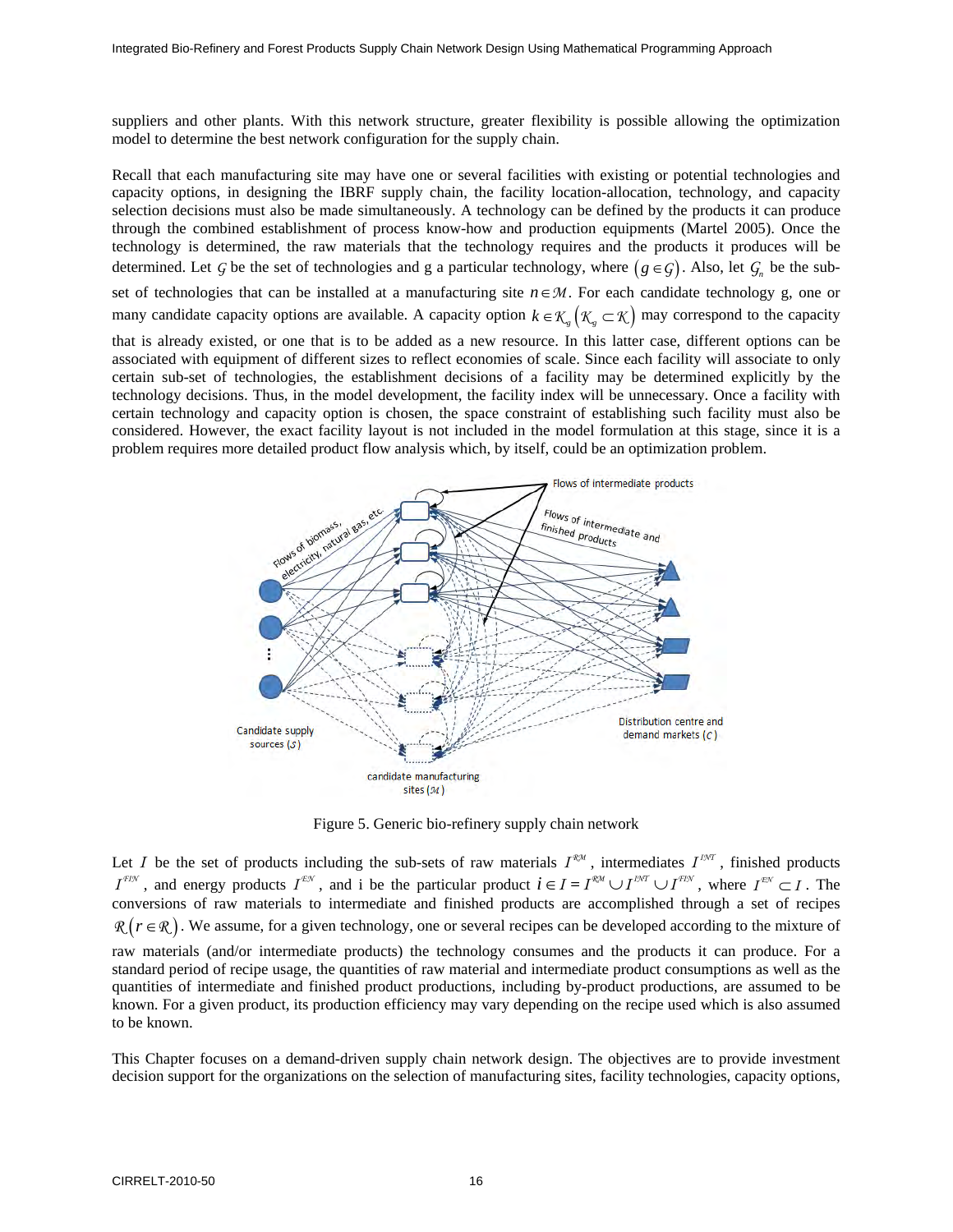and material supply sources that optimize the biomass utilization and maximize the supply chain net present value (NPV). As we develop the model, the following assumptions are necessary:

- i. The existing mills proposed have potential spaces to build new facilities;
- ii. For both existing and green field sites, if a mill site is selected (opened), it will incur an annual fixed cost. The fixed closure cost, however, would only apply to the existing mill sites.
- iii. If a facility is used (installed) at a mill site, it will incur an annual fixed facility cost. The fixed facility closing cost would only apply to the existing facility;
- iv. Products are aggregated to product types requiring the same technology;
- v. Demand markets are sufficiently large to absorb all productions. The decisions of whether or not serving a particular product to that market is governed by the profitability of that product at the market.

In the model development, the organization's budget constraint is also built-in so that the investment decisions can be made within the budget limit. In the next section, we present the *MIP* based IBRF supply chain design model.

### **4.4.2 Multi-period integrated bio-energy and forest product supply chain design model**

To formulate the model, the following indexes, sets, parameters, and decision variables are defined:

### *Indexes and sets*

- $t \in \mathcal{T}$  Set of time periods (years)
- *i*∈*I* Set of product types with  $I^{\mathcal{RM}}$ ,  $I^{\mathcal{IM}}$ ,  $I^{\mathcal{EN}}$ ,  $I^{\mathcal{EM}}$  being the subset of raw materials, intermediate products, finished products, and energy products, where  $I^{\text{EM}} \subset I = I^{\text{RM}} \cup I^{\text{IM}} \cup I^{\text{FIN}}$
- *n*∈*N* Set of network nodes where  $N = S \cup M \cup C$
- $g \in G$  Set of candidate technologies
- $k \in \mathcal{K}$  Set of candidate capacity options
- *K g* Set of candidate capacity options of technology g,  $k \in \mathcal{K}$   $\subset \mathcal{K}$
- $r \in \mathbb{R}$  Set of production recipes
- *R*<sub>*g*</sub> Set of production recipes for technology g,  $r \in \mathbb{R}$   $\subset \mathbb{R}$

### *Parameters*

| $d_{\scriptscriptstyle\it int}$ | Demand of product $i \in I^{I^{M} \cap I^{I^{I} \cap I^{I^{M}}}$ from demand market $n \in C$ in period t                                    |
|---------------------------------|----------------------------------------------------------------------------------------------------------------------------------------------|
| $p_{\scriptscriptstyle\it int}$ | Unit sales revenue for product $i \in I^{m} \cup I^{m}$ at demand market $n \in C$ in period t                                               |
| $c_{\rm int}$                   | Unit cost of purchasing raw material $i \in I^{\mathcal{R} \mathcal{H}}$ from a supply node $n \in S$ in period t                            |
| $c_{_{im't}}$                   | Unit cost for shipping product $i \in I$ from location n to location n' $(n, n' \in \mathcal{N})$ in period t                                |
| $c_{_{im}}$                     | Unit production cost of producing product $i \in I^{m} \cup I^{m}$ using recipe r at plant node $n \in M$                                    |
| $u_{ir}$                        | Consumption quantity of product $i \in I^{\mathcal{RM}} \cup I^{\mathcal{IM}}$ using recipe r during per unit usage of recipe r              |
| $q_{ir}$                        | Production quantity of product $i \in I^{I^{N} \cap I} \cup I^{I^{I N}}$ using recipe r during per unit usage of recipe r                    |
| $\phi_{ir}$                     | Efficiency factor of producing product $i \in I^{IMT} \cup I^{ITM}$ using recipe r                                                           |
| $\boldsymbol{e}_{_{in}}$        | Estimated annual consumption of product $i \in I^{\text{max}}$ at plant node $n \in \mathcal{M}$ , if it is opened                           |
| $e_{ik}$                        | Estimated annual consumption of product $i \in I^{\text{EM}}$ by capacity option k with technology $g(k \in \mathcal{K}_{\varphi})$ if it is |
|                                 | installed or used                                                                                                                            |
|                                 |                                                                                                                                              |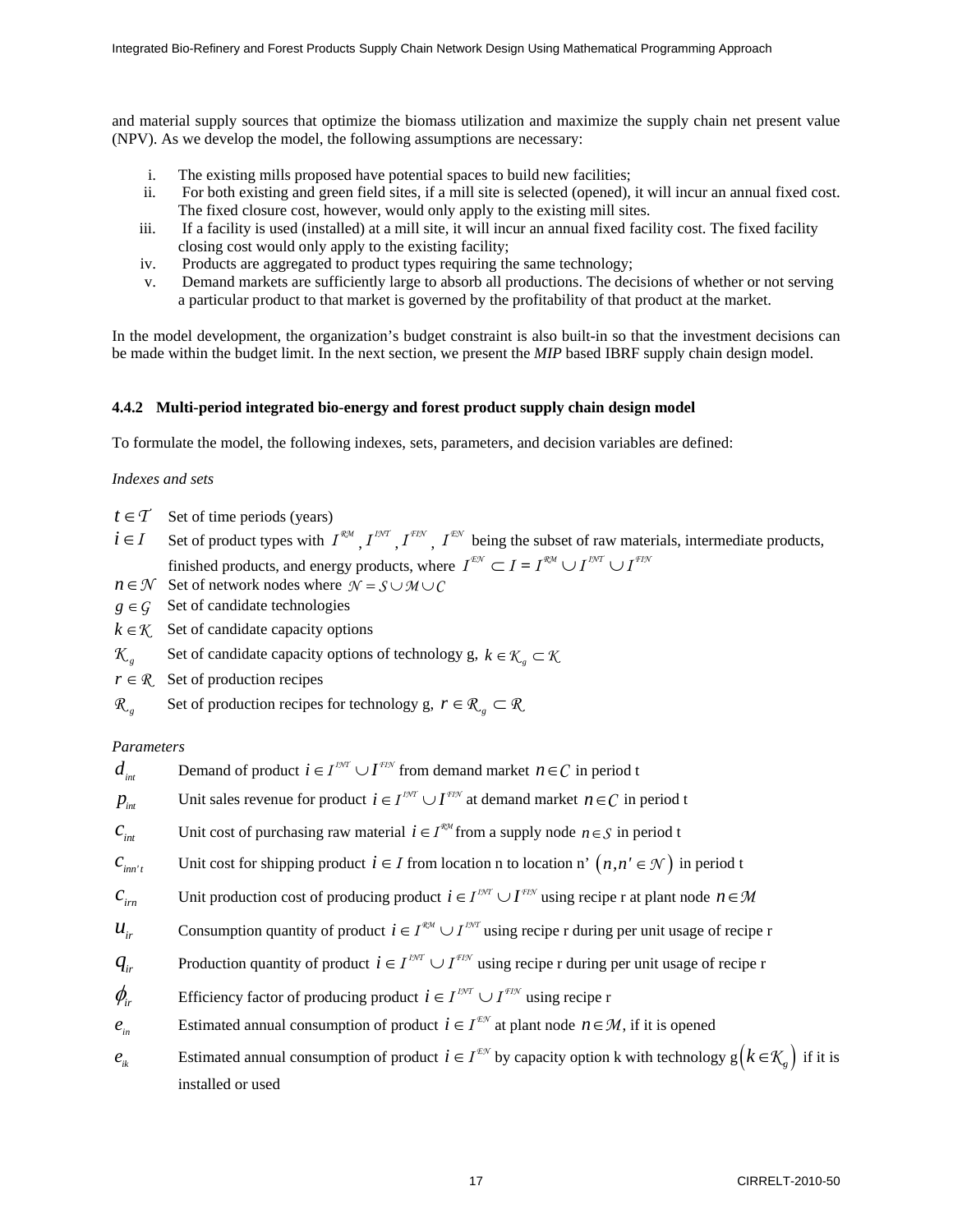- *S<sub>k</sub>* Space required to install equipment of capacity k with technology g  $(k \in K_g)$
- *S<sub>n</sub>* Total space available at candidate plant node  $n \in M$
- *K<sub>int</sub>* Capacity availability for product  $i \in I^{\mathcal{RM}}$  at supply node  $n \in S$  in period t
- *K<sub>ik</sub>* Production capacity of producing product  $i \in I^{IMT} \cup I^{ITM}$  using capacity option k with technology g  $(k \in K_{n})$
- *a<sub>nt</sub>* Annual fixed cost for selecting a candidate supply node  $n \in S$
- *a*<sub>n</sub> Annual fixed cost for opening candidate plant at node  $n \in M$
- *k<sub>n</sub>* Annual fixed cost of opening (installing) capacity option k with technology g  $(k \in \mathcal{K}_g)$  at plant node *n*∈*M*
- *b* Fixed cost for closing plant node  $n \in M$
- *b<sub>in</sub>* Fixed cost for shutting down capacity option k with technology g  $(k \in \mathcal{K}_g)$  at plant node  $n \in \mathcal{M}$
- $\alpha$  Discount rate
- *B* Annual budget availability
- *G* Sufficient large number

#### *Decision variables*

- *Y<sub>n</sub>* Binary variable being "1" if plant *n* ∈ *M* is open, and "0" otherwise
- *Y<sub>kn</sub>* Binary variables being "1" if capacity option k  $(k \in K_g)$  is installed at plant  $n \in \mathcal{M}$ , "0" otherwise
- *Y<sub>nt</sub>* Binary variable being "1" if supply source  $n \in S$  is selected for the period t, and "0" otherwise
- *X<sub>rnt</sub>* The number of usage of recipe r at plant node  $n \in \mathcal{M}$  in period t
- *X<sub>im't</sub>* Flow quantity of product i from node *n* to n'  $(n \neq n')$  in period t, where  $n, n' \in \mathcal{N} = \{S, \mathcal{M}, C\}$

*The objective function is:* 

$$
\text{Max:} \quad \sum_{t \in T} \frac{1}{(1+\alpha)^{t-1}} \Biggl(\sum_{i \in I^{D/T} \cup I^{F\text{EV}}} \sum_{n \in \mathcal{M}} \sum_{n' \in C} p_{in't} X_{im't} - \sum_{n \in \mathcal{M}} a_n Y_n - \sum_{k \in \mathcal{K}} \sum_{n \in \mathcal{M}} a_{kn} Y_{kn} - \sum_{n \in S} a_{nt} Y_{nt} - \sum_{n \in S} \sum_{n' \in \mathcal{M}} \sum_{i \in I^{D/T} \cup I^{F\text{EV}}} \sum_{r \in \mathcal{R}} \sum_{n \in \mathcal{M}} c_{im} q_{ir} X_{mt} - \sum_{i \in I} \sum_{n \in \mathcal{N}} \sum_{n' \in \mathcal{N} \setminus \{n\}} c_{im't} X_{im't} - \sum_{i \in I^{R\mathcal{M}} \cup I^{D\mathcal{N}}} \sum_{n \in S} \sum_{n' \in \mathcal{M}} c_{int} X_{im't} \Biggr)
$$
\n
$$
- \sum_{n \in \mathcal{M}} \left( b_n (1 - Y_n) + \sum_{k \in \mathcal{K}} b_{kn} (1 - Y_{kn}) \right)
$$
\n(4.1)

*Subject to the following constraints:* 

$$
\sum_{n \in \mathcal{M}} X_{im'i} \le d_{in'i} \qquad \qquad \forall i \in I^{\text{EVC}} \cup I^{\text{EEV}}, n' \in C, t \in T \qquad (4.2)
$$

$$
\sum_{n \in S \cup \mathcal{M}\{n'\}} X_{i m' t} + \sum_{r \in \mathcal{R}} q_{ir} \phi_{ir} X_{m' t} - e_{in'} Y_{n'} - \sum_{k \in \mathcal{K}} e_{ik} Y_{k n'} - \sum_{r \in \mathcal{R}} u_{ir} X_{m' t} - \sum_{n'' \in \mathcal{M} \cup \mathcal{C}\{n'\}} X_{i n' n'' t} = 0
$$
\n(4.3)

$$
\forall n' \in \mathcal{M}, i \in I, t \in T
$$

$$
\sum_{n' \in \mathcal{M} \cup C} X_{i n n' t} \le \sum_{r \cup \mathcal{R}} q_{ir} \phi_{ir} X_{r n t} \qquad \qquad \forall i \in I^{\mathit{INT}} \cup I^{\mathit{FIN}}, n \in \mathcal{M}, t \in \mathcal{T} \qquad (4.4)
$$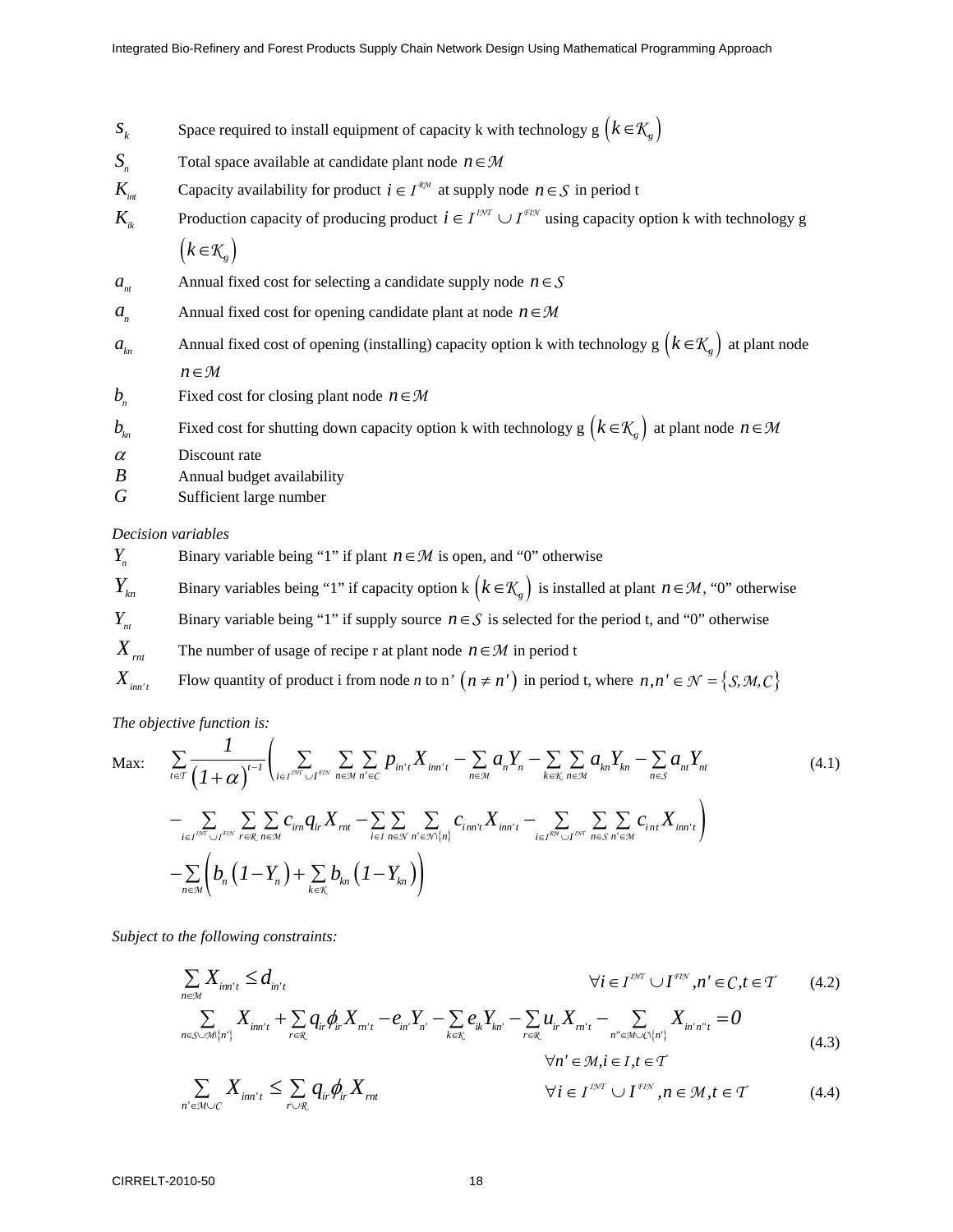$$
\sum_{r \in \mathcal{R}_g} q_{ir} X_{mt} \le \sum_{k \in \mathcal{K}_g} K_{ki} Y_{kn} \qquad \forall i \in I^{\text{INT}} \cup I^{\text{FIN}}, g \in \mathcal{G}, n \in \mathcal{M}, t \in \mathcal{T} \quad (4.5)
$$

$$
\sum_{n' \in \mathcal{M}} X_{i n i'} \leq K_{i n} Y_{n t} \qquad \qquad \forall i \in I^{\mathcal{RM}}, n \in S, t \in \mathcal{T} \qquad (4.6)
$$

$$
\sum_{n \in S \cup \mathcal{M} \setminus \{n'\}} X_{i n n' t} \le G Y_{n'} \qquad \qquad \forall i \in I^{\mathcal{RM}} \cup I^{\mathcal{M}}, n' \in \mathcal{M}, t \in \mathcal{T} \qquad (4.7)
$$

$$
\sum_{k \in \mathcal{K}} S_k Y_{kn} \le S_n Y_n \qquad \qquad \forall n \in \mathcal{M} \tag{4.8}
$$

$$
\sum_{n \in \mathcal{M}} \left( a_n Y_n + b_n \left( 1 - Y_n \right) + \sum_{k \in \mathcal{K}} \left( a_{kn} Y_{kn} + b_{kn} \left( 1 - Y_{kn} \right) \right) \right) \leq B \tag{4.9}
$$

$$
X_{rnt,}, X_{inr't} \ge 0, Y_n, Y_{kn}, Y_{nt} \in \{0,1\} \qquad \forall i, r, k, n, n', t
$$
\n(4.10)

The objective function is to maximize the NPV assuming the first period being the present period. The NPV is expressed as the present value of sales revenue from selling the marketable products, minus the annual fixed cost on opening plants, installing (using) facilities, and contracting with suppliers, the total variable cost for production, shipping, and raw material purchasing, as well as the fixed plant and/or facility closing costs. The revenues for the intermediate products that are consumed internally and/or shipped to other manufacturing sites are not included since it is regarded as an organization's multi-site internal flows. However, the shipment cost are included in the objective function which is a function of shipping distance.

Constraints (4.2) define the demand satisfaction constraints stating that for any marketable product and during any period, not all the market demand will be satisfied by the shipments from manufacturing plants. Constraints (4.3) are product flow balance constraints describing the general flow balance rule that for a product *i*, the total inbound shipments and internal productions at plant node  $n \in M$  should be equal to its internal fixed and variable consumptions and outbound shipments. For a raw material  $i \in I^{\mathcal{RM}} \setminus I^{\mathcal{LM}}$ , the internal production and outbound shipment quantities will be equal to "0" and the constraints indicate that the raw material supplied by the suppliers to mill  $n \in M$  must be sufficient to satisfy its consumptions. For the intermediate products, shipments within and between plants are allowed. The model will determine weather or not should such shipment be economically acceptable. For the finished products, the inbound shipments from external sources and internal consumptions are equal to "zero" and the constraints state that the production quantity must be equal to the outbound shipments. With regard to the energy product  $i \in I^{\mathcal{EN}}$ , fixed energy consumptions are included in constraints (4.3), in addition to its variable consumptions, to take into account the electricity and heating requirements upon the opening of a plant and installation or utilization of a facility. These fixed requirements generally cover the non production uses of electricity and heat for lighting, space heating, cooling, electrical appliances, as well as other miscellaneous regular uses. Constraints (4.4) define the shipment upper bound of a plant implying that for any intermediate or finished product, the total shipment from a plant  $n \in M$  should not exceed its production of the given period. Constraints (4.5) and (4.6) provide the production and supply capacity constraints. Constraints (4.7) stress that the inbound shipment to a plant  $n \in M$  could only be made if the plant is open. Constraints (4.8) provide the space availability constraints indicating that a facility of technology-capacity k could only be installed at plant  $n \in M$  if the plant has sufficient space. The annual budget constraints are given by constraints (4.9). Constraints (4.10) define domains for the decision variables.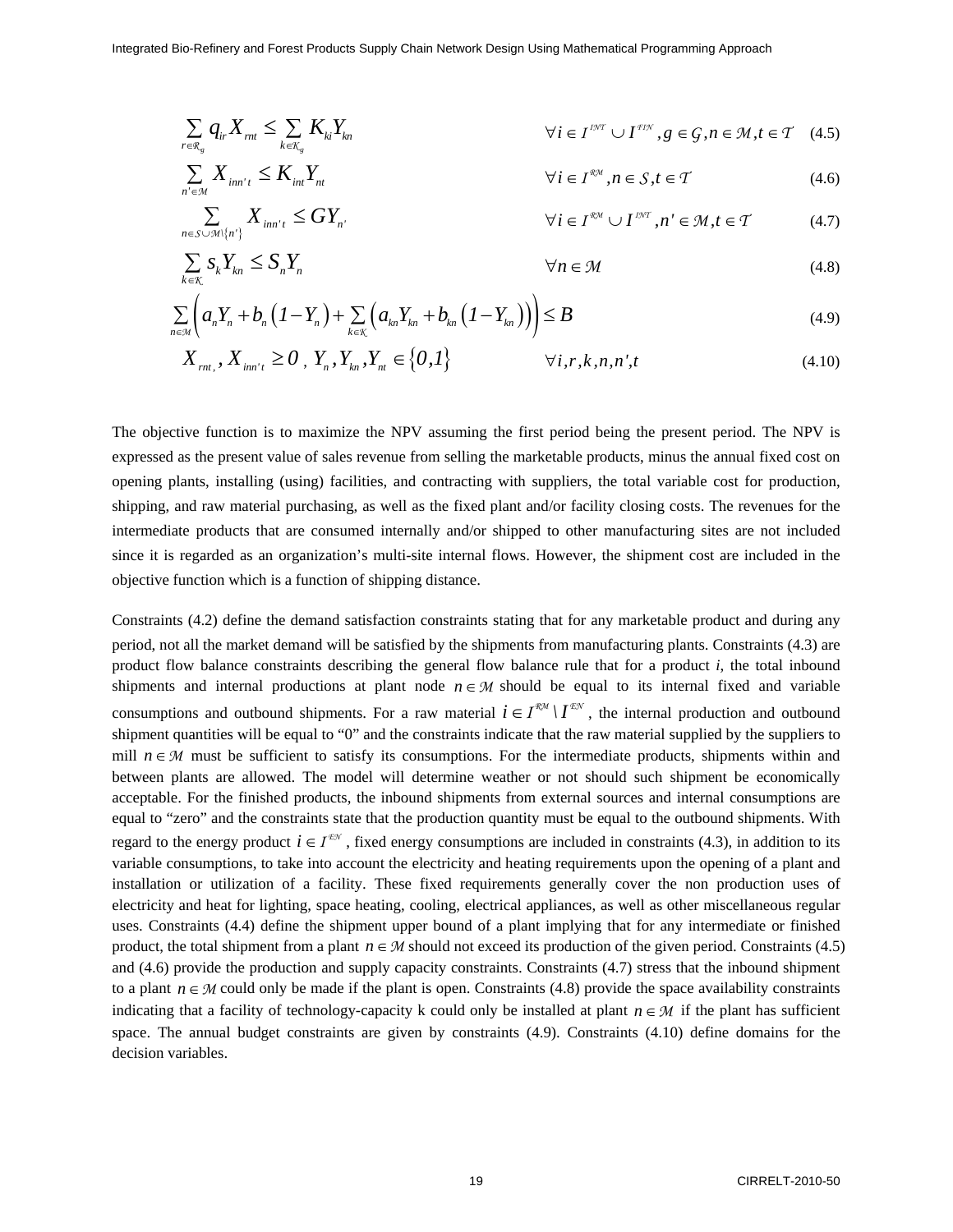### **4.5 Experimental case studies**

In order to validate the model, a prototype and an experimental case are developed based on forest industry in Saguenay-Lac-St-Jean region, Quebec, Canada. The case includes a single organization having two sawmills and one pulp mill that purchase raw materials from 6 potential suppliers and selling products to two target demand markets. The organization has a budget which allows it to finance for investment on one or several bio-refineries or bio-energy facilities with different technologies to produce value added bio-products. Five candidate mill locations have been identified including the three existing mill locations and two green field locations. Seventeen candidate technology-capacity options are proposed in the potential investment. Given the candidate technology-capacity options and the possible recipe choices, the expected raw material and intermediate product consumptions, as well as the intermediate and finished product productions can be defined, forming 17 products. The planning horizon is 3 years. Table 3 summarizes the scope of the example case.

| Table 3. The scope of the example case |               |  |  |
|----------------------------------------|---------------|--|--|
| <b>Indexes</b>                         | <b>Size</b>   |  |  |
| Candidate plants                       | 5             |  |  |
| Technologies                           |               |  |  |
| Technology-capacity options            | 17            |  |  |
| Candidate suppliers                    | 6             |  |  |
| Raw materials                          |               |  |  |
| Intermediate products                  | 9             |  |  |
| Finished products                      | 3             |  |  |
| Customer zones                         | $\mathcal{L}$ |  |  |
| Recipes                                | 30            |  |  |
| Planning horizon (years)               |               |  |  |

### **4.5.1 Data Collections**

To perform a demand driven supply chain design that maximize the value of the biomass, end to end supply chain data are required. Due to the large scope of the problem covering several sectors of different industries, data collection becomes very challenging. In this case study, exact industrial data were not always available, therefore, the data are collected from various sources, including the literature, professional and industrial magazines, official government and institutional internet sites, periodic market reports, as well as industrial expert advises and estimates.

During the data collection, preparation, and model validation, several challenges are experienced. One of the challenges is that due to the different product types, from forest biomass, process residues, to lumbers, pulp, energy, fuels, different units have to be used. Further more, for the same product type, different units are often used in different publications and data sources. To ensure the model functioning correctly, a standard unit has to be developed for each type of product and convert the different units according to the standard unit of that product throughout the data files. Once the product type has the same unit, cross examination of the data from different data sources must be carried out to ensure the data consistencies. The second challenge is that the product types change after the mechanical, thermo-chemical and bio-chemical conversions and consequently the units also change. Careful formulation and unit transformation through production recipes are made to ensure no mixed unit calculation is performed. The third challenge is the moisture content involved in the forest biomass and process residues, such as barks, chips, sawdust, shavings, solid content of pulp liquor, and the moisture content of the finished products, such as lumber, pulp, and pellet. Since the mass quantities, prices, costs, and heating values of the biomass are affected by their moisture contents, correct moisture conversions are necessary to ensure the consistency of the results.

Having collected all the data, a Microsoft Access database was developed and populated. The *MIP* model is programmed using Optimization Programming Language OPL 6.3 with a Microsoft Access Database connection to read data inputs and write solution outputs. The model is solved using CPLEX 11.2 optimizer. The program was run on an Intel Core 2 Duo workstation with CPU 2.00 GHz, 4.00 GB of RAM, and Window Vista Home Edition Version 2007.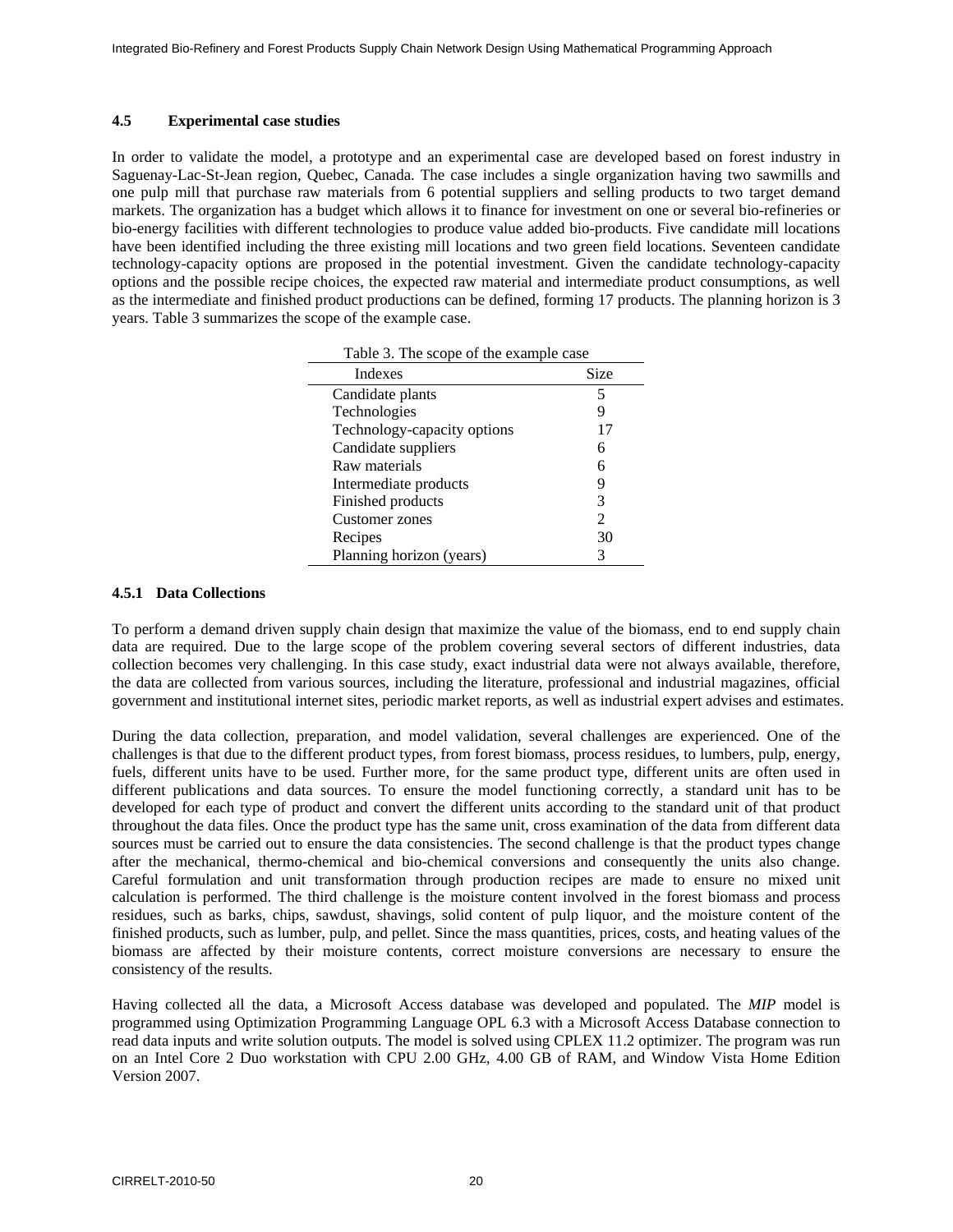#### **4.5.2 Results and Discussions**

Figure 5 presents an example of the IBRF supply chain configuration designed using the *MIP* model. The design illustrated here is based on a single scenario with the proposed candidate plant sites, facility technologies, capacity options, and supply sources, satisfying the defined markets at the deterministic market demand and price (Table 3). According to this scenario, the solutions suggest that all the existing sawmills (S1 and S2) and pulp mill (P1) should continue to open and the existing lumber and pulp making facilities should continue to be used. The existing boilers at S1 and S2 should also be used. However, the existing recovery boiler at P1 should be replaced (upgraded) by a recovery CHP generator of the same capacity to produce both heat and electricity from pulp liquor. Investment should be considered for pellet facility within all the existing mills to produce pellets from forest residues, sawdust, and shavings. A green field plant at location G1 is suggested to open, however, it will only produce chips with residue barks from pulp logs. Three forest supply sources are selected to supply different mills. Only an electricity supplier is selected for energy supply. The supplies of natural gas and heavy fuel oil are not selected. In this scenario, investment for ethanol production is not suggested. Despite the significant cost reduction of using process byproduct chips to produce ethanol, it is still comparatively less profitable than pellet and electricity. For ethanol production to become economically attractive, further production cost reduction and possibly favourable policies through tax credit and financial subsidies are required.



Figure 6. An example of the bio-refinery supply chain configuration design using the MIP model.

In this demonstrative case study, the problem has generated approximately 2000 constraints and 2500 decision variables including 70 binary variables which can be solved in less than 2 seconds with solution gap of 0.3%. Although the testing problem is relatively small, several important aspects, such as the energy flows, as well as the flows of forest and process residues between suppliers and candidate plants in this general supply chain network are modelled. The optimal investment option upon evaluating varying bio-refining technologies and capacity options using biomass is revealed. The methodology provides an important basis upon which various complex models may be developed for more complicated real scaled problems.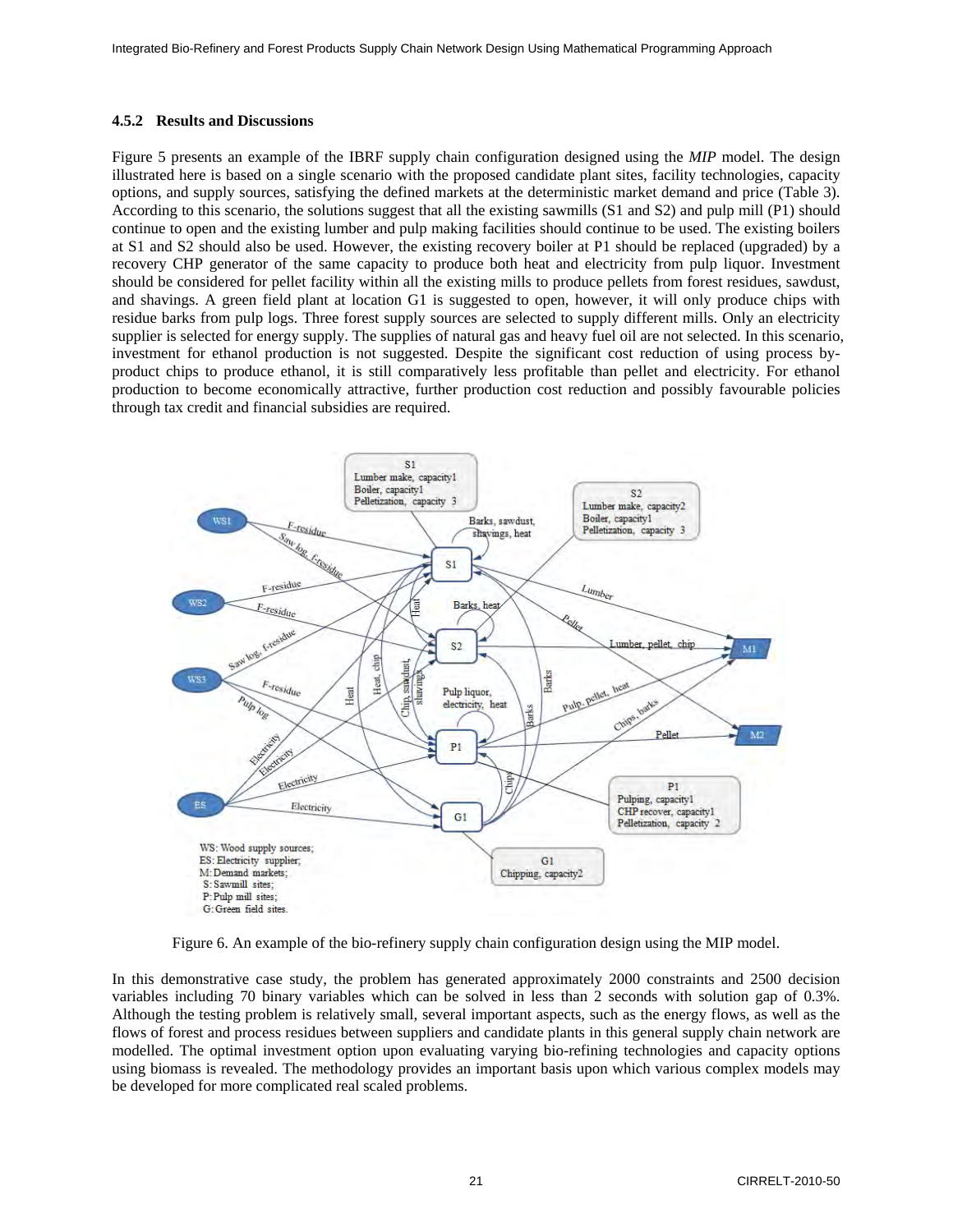It is important to note that while the model is very powerful in evaluating different design options to find the most profitable solutions, the results are case and scenario sensitive. Each business has its own particularities. Therefore, real business data are required and comprehensive scenario studies are essential.

### **5 Conclusions**

With the rapid advancement of bio-energy and bio-refinery technologies, organizations are facing critical moment to transform from traditional manufacturing system towards a bio-technology enabled system to optimize biomass utilizations and maximize the supply chain value. However, making the right investment decisions is a complex task which requires comprehensive analysis and advanced decision supporting tools. This chapter introduced an optimization modeling approach for the IBRF supply chain network design. In the text, the basic concepts of supply chain, supply chain management, and supply chain design are provided. The mathematical programming techniques and their applications in various supply chain design problems are reviewed. Through comprehensive analysis of biomass and energy flows in the various forest product manufacturing sectors, we identified potential opportunities for biomass cost reductions and their effective utilizations through IBRF supply chain optimization. In the supply chain design, a general network structure is proposed, and an *MIP* based supply chain design model is developed allowing optimal biomass allocations to be realized and the right facility investment to be made. The model was validated using an experimental case. An optimal design based on the given market, supply, and budget scenario is provided.

### **Acknowledgement**

The authors would like to acknowledge the financial support provided by the Forest E-business Research Consortium (FOR@C), and would like to thank Mr Roger Boileau, Jovani Jacques, Sébastien Lemieux, Marc Paré, Alain Perron, and Pierre Vézina for providing industrial advises and data.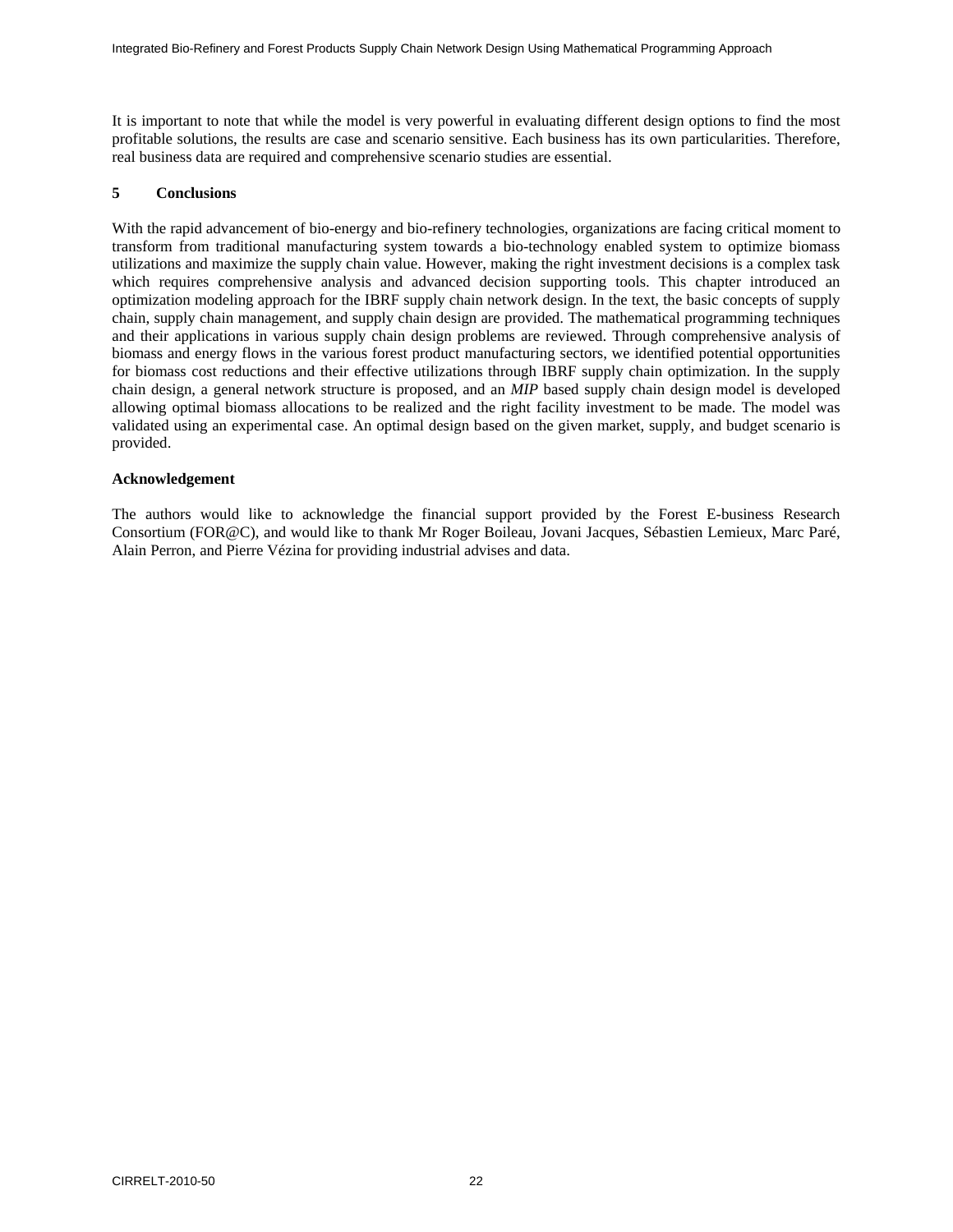#### **References**

- Arntzen, B.C., 1995, Global supply chain management at digital equipment. Interfaces, 21 (1), 69-93.
- Azaron, A., Brown, K.N., Tarim, S.A., Modarres, M., 2008. A multi-objective stochastic programming approach for supply chain design considering risk. International Journal of Production Economics, 116, 129-138.
- Bertsimas, D., Sim, M., 2004. The price of robustness. Operations Research, 52 (1), 35-53.
- Biermann, C.J. (1993). Essentials of Pulping and Papermaking. San Diego: Academic Press, Inc.. ISBN 0-12- 097360-X.
- Bhutta, K., Huq, F., Frazier, G., Mohamed, Z., 2003. An integrated location, production, distribution and investment model for a multinational corporation. International journal of Production Economics, 86, 201-216.
- Boussaid, A., Robinson, J., Cai, D., Gregg, D., Saddler, J., 1998. Fermentability of the hemicellulose derived sugar from steam exploded softwood (Douglas Fir). In: Biotechn. And Bioeng., 64 (3): 284-289.
- Brown, G.G., Graves, G.W., Honczarenko, M.D., 1987. Design and operation of multi-commodity production/distribution system using primal goal decomposition. Management Science, 33 (11), 1469-1479.
- Canel, C., Khumawala, B.M., 1996. A mixed integer programming approach for the international facilities location problem. International Journal of Operations and Production Management, 16 (4), 49-68.
- Cohen, M.A., Fisher, M., Jaikumar, R., 1989. International manufacturing and distribution networks: A normative model framework. IN: Goetschalckx, M., Vidal, C.J., Dogan, K., 2002. Modeling and design of global logistics systems: A review of integrated strategic and tactical models and design algorithms. European Journal of Operational Research, 143, 1-18.
- Cohen, M.A., Lee, H.L., 1989. Resource deployment analysis of global manufacturing and distribution networks. Journal of Manufacturing Operations Management 2, 81-104.
- Cole, M.H., 1995. Service considerations and the design of strategic distribution systems. Ph.D. Thesis, School of Industrial and Systems Engineering, Georgia Institute of Technology, Atlanta, GA. IN: Vidal, C.J., Goetschalckx, M., 1997. Strategic production-distribution models: A critical review with emphasis on global supply chain models. European Journal of Operational Research, 98, 1-18.
- Eksioglu, S.D., Acharya, A., Leightley, L.E., Arora, S., 2009. Analyzing the design and management of biomass-tobiorefinery supply chain. Computers & Industrial Engineering, 57, 1342-1352.
- Ellwein, L.B., Gray, P., 1971. Solving fixed charge location-allocation problems with capacity and configuration constraints. AIIE Transactions, III (4), 290-298.
- Fleischmann, B., Meyr, H., Wagner, M., 2002. Advanced planning. In:Stadtler, H., Kilger, C. (Eds.), Supply chain management and advanced planning—Concepts, models, software and case studies, second ed. Springer, Berlin, pp. 71–96.
- Franca, R.B., Jones, E.C., Richards, C.N., Carlson, J.P., 2009. Multi-objective stochastic supply chain modeling to evaluate tradeoffs between profit and quality. International Journal of Production Economics, doi: 10.1016/j.ijpe.2009.09.005.
- Freppaz, D., Minciardi, R., Robba, M., Rovatti, M., Sacile, R. & Taramasso, A., 2004. Optimizing forest biomass exploitation for energy supply at a regional level. Biomass and Bioenergy 26(1): 15–25.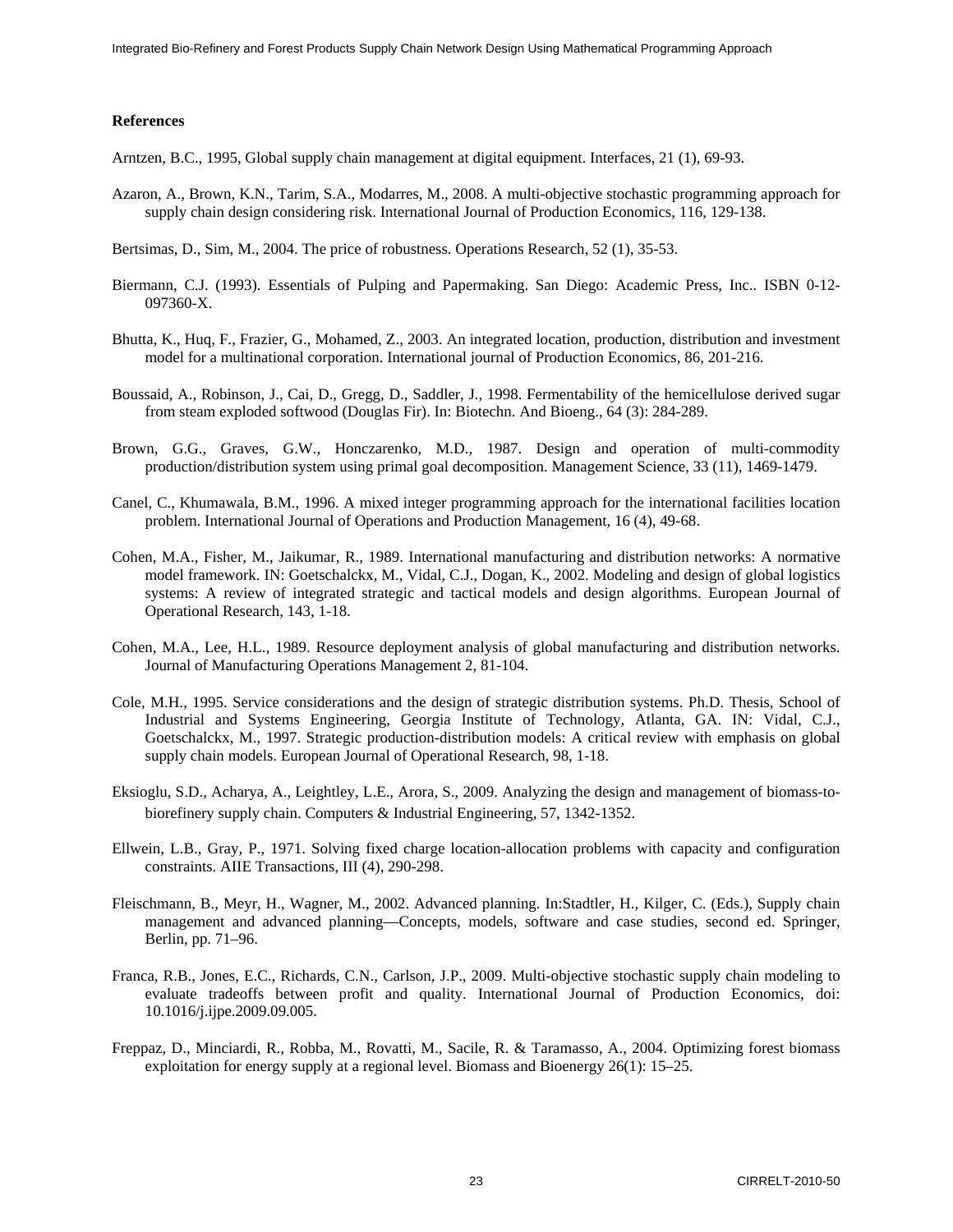- Frombo, F., Minciardi, R., Robba, M., Rosso, F., Sacile, R., 2009. Planning woody biomass logistics for energy production: A strategic decision model. Biomass and Bioenergy, 33, 372-383.
- Gebennini, E., Gamberini, R., Manzini, R., 2009. An integrated production-distribution model for the dynamic location and allocation problem with safety stock optimization. International Journal of Production Economics, 122, 286-304.
- Geoffrion, A.M., McBride, R.D., 1973. The capacitated facility location problem with additional constraints. Working Paper, Western Management Science Institute, UCLA.
- Geoffrion, A.M, and G. Graves. 1974. Multicommodity Distribution System Design by Benders Decomposition. *Management Science*, 29, 5, 822-844.
- Gjerdrum, J., Shah, N., Papageorgiou, L.G., 2002. Fair transfer price and inventory holding policies in twoenterprise supply chains. European Journal of Operational Research, 143 (3), 582-599.
- Goetschalckx, M., 2002. Strategic network planning. IN: Stadtler, H., Kilger, C., 2002. Supply chain management and advanced planning: Concepts, models, software and case studies. pp. 105-121.
- Goetschalckx, M., Vidal, C.J., Dogan, K., 2002. Modeling and design of global logistics systems: A review of integrated strategic and tactical models and design algorithms. European Journal of Operational Research, 143, 1-18.
- Gronalt, M., Rauch, P., 2007. Designing a regional forest fuel supply network. Biomass and Bioenergy, 31, 393-402.
- Gunnarsson, H., Ronnqvist, M., Lundgren, J.T., 2004. Supply chain modelling of forest fuel. European Journal of Operational Research, 158, 103-123.
- Haug, P., 1992. An international location and production transfer model for high technology multinational enterprises. International Journal of Production Research. 30 (3), 559-572.
- Heller, J.J.P., Shaler, S., van Heiningen, A., 2007. Influence of hemicellulose exttraction on physical and mechanical behavior of OSB. Advanced Engineered Wood Composites Center, The University of Maine.
- Higle, J.L., 2005. Stochastic programming: Optimization when uncertainty matters. Tutorials in Operations Research, INFORMS, DOI 10.1287, Chapter 1, 1-24.
- Kanzian, C., Holzleitner, F., Stampfer, K., Ashton, S., 2009. Regional energy wood logistics Optimizing local fuel supply. Silva Fennica, 43(1), 113-128.
- Klibi, W., Martel, A., Guitouni, A., 2010. The design of robust value-creating supply chain networks: A critical review. European Journal of Operational Research, 203, 283-293.
- Kogut, B., Kulatilaka, N., 1994. Operating flexibility, global manufacturing, and the option value of a multinational network. Management Science 40, 123–139.
- Kouvelis, P., Yu, G., 1997. Robust discrete optimization and its applications. Kluwer Academic Publishers, Norwell, MA.
- Kumar, A., Cameron, J.B., Flynn, P.C., 2003. Biomass power cost and optimum plant size in western Canada. Biomass and Bioenergy, 24, 445-464.
- Lowe, T.J., Wendell, R.E., Hu, G., 2002. Screening location strategies to reduce exchange rate risk. European Journal of Operational Research, 136, 573–590.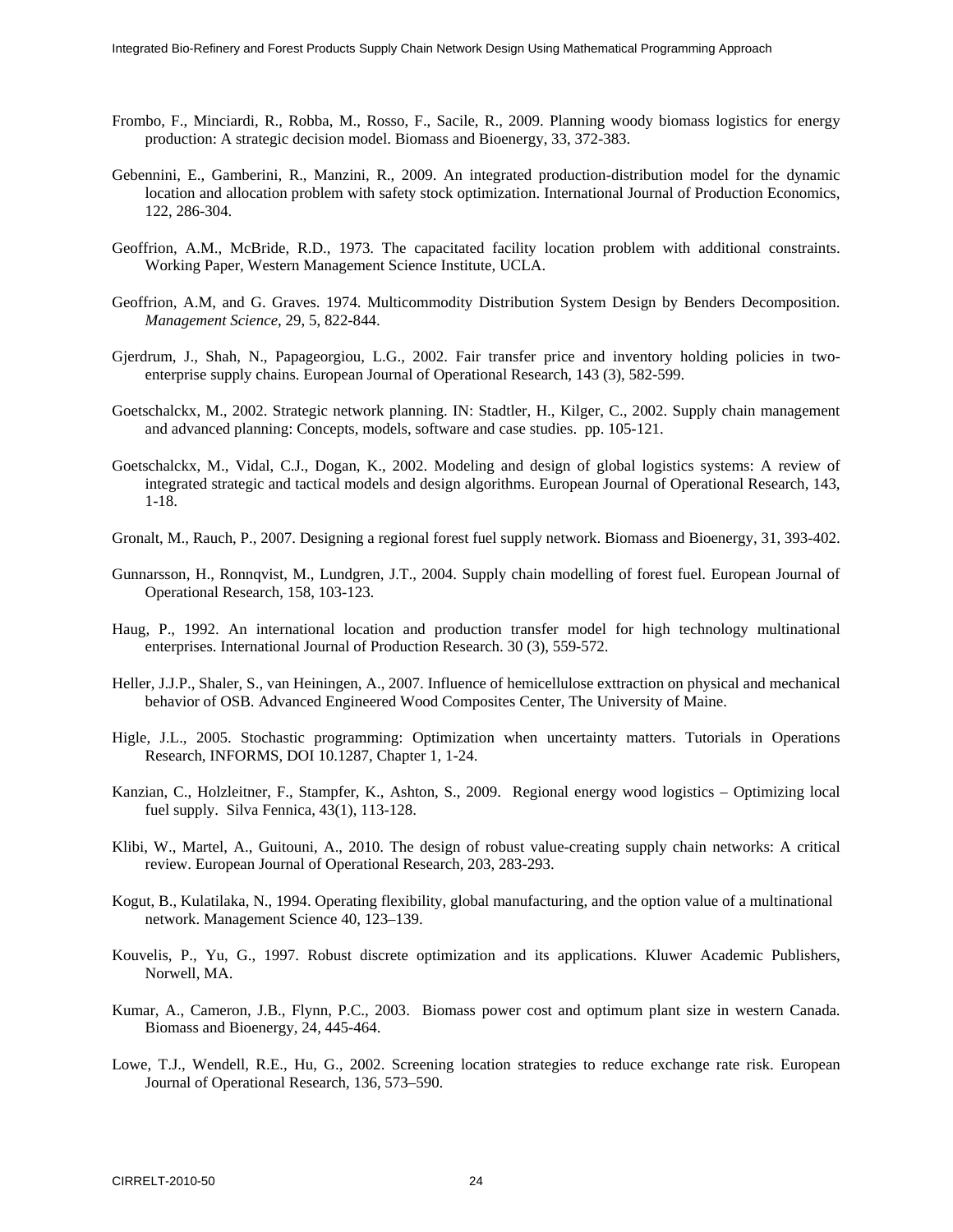- Malcolm, S., Zenios, S., 1994. Robust optimization for power systems capacity expansion under uncertainty. Journal of Operational Research Society, 45 (9), 1040-1049.
- Mani, S., Sokhansanj, S., Bi, X., Turhollow, A., 2006. Economics of producing fuel pellets from biomass. Applied Engineering in Agriculture, 22(3), 421-426. © 2006 American Society of Agricultural and Biological Engineers ISSN 0883-8542.
- Martel, A., Vankatadri, U., 1999. Optimizing supply network structures under economies of scale. Proceedings of International Conference on Industrial Engineering and Production Management, Glasgow, United Kingdom.
- Martel, A., 2005. The design of production-distribution networks: A mathematical programming approach. IN: Geunes, J., Pardalos, P.M., (Eds.), Supply Chain Optimization. Springer, Berlin, pp. 265-306.
- Martel, A., M'Barek, W., D'Amours, S., 2005. International factors in the design of multinational supply chains: The case of Canadian pulp and paper companies. Working Paper DT-2005-AM-3, Research Consortium on e-Business in the Forest Products Industry (FOR@C), Network Organization Technology Research Centre (CENTOR), University Laval, Quebec, Canada.
- Martin, R.K., 1999. Large scale linear and integer optimization: A unified approach. Kluwer Academic Pulbishers, Boston, USA.
- Meixell, M.J., Gargeya, V.B., 2005. Global supply chain design: A literature review and critique. Transportation Research Part E, 41, 531-550.
- Mohamed, Z.M., 1999. An integrated production-distribution model for a multi-national company operating under varying exchange rates. International Journal of Production Economics, 58, 81-92.
- Munson, C.L., Rosenblatt, M.J., 1997. The impact of local contents rules on global sourcing decisions. Production and Operations Management, 6 (3), 277-290.
- Mulvey, J.M., Vanderbei, R.J., Zenios, S.A., 1995. Robust optimization for large-scale systems. Operations Research, 43 (2), 264-281.
- National Renewable Energy Laboratory, 2009. http://www.nrel.gov/biomass/biorefinery.html.
- Nieckels, L., 1976. Transfer pricing in multinational firms: A heuristic programming approach and a case study. John Wiley and Sons, New York.
- Oliver, R.K., Webber, M.D., 1982, "Supply-chain management: logistics catches up with strategy", Outlook, Booz, Allen and Hamilton Inc. Reprinted 1992, in Logistics: The Strategic Issues, ed. M Christopher, Chapman Hall, London, pp. 63-75.
- Pan, F., Nagi, R., 2010. Robust supply chain design under uncertain demand in agile manufacturing. Computers & Operations Research, 37 (4), 668-683.
- Paquet, M., Martel, A., Desaulniers, G., 2004. Including technology selection decisions in manufacturing network design models. International Journal of Computer integrated Manufacturing, 17 (2), 117-125.
- Paredes, J.J., Jara, R., Shaler, S.M., van Heiningen, A., 2008. Influence of hot water extraction on the physical and mechanical behavior of OSB.
- Parker, N., Fan, Y., Ogden, J., 2009. From waste to hydrogen: An optimal design of energy production and distribution network. Transportation Research Part E, doi:10.1016/j.tre.2009.04.002.